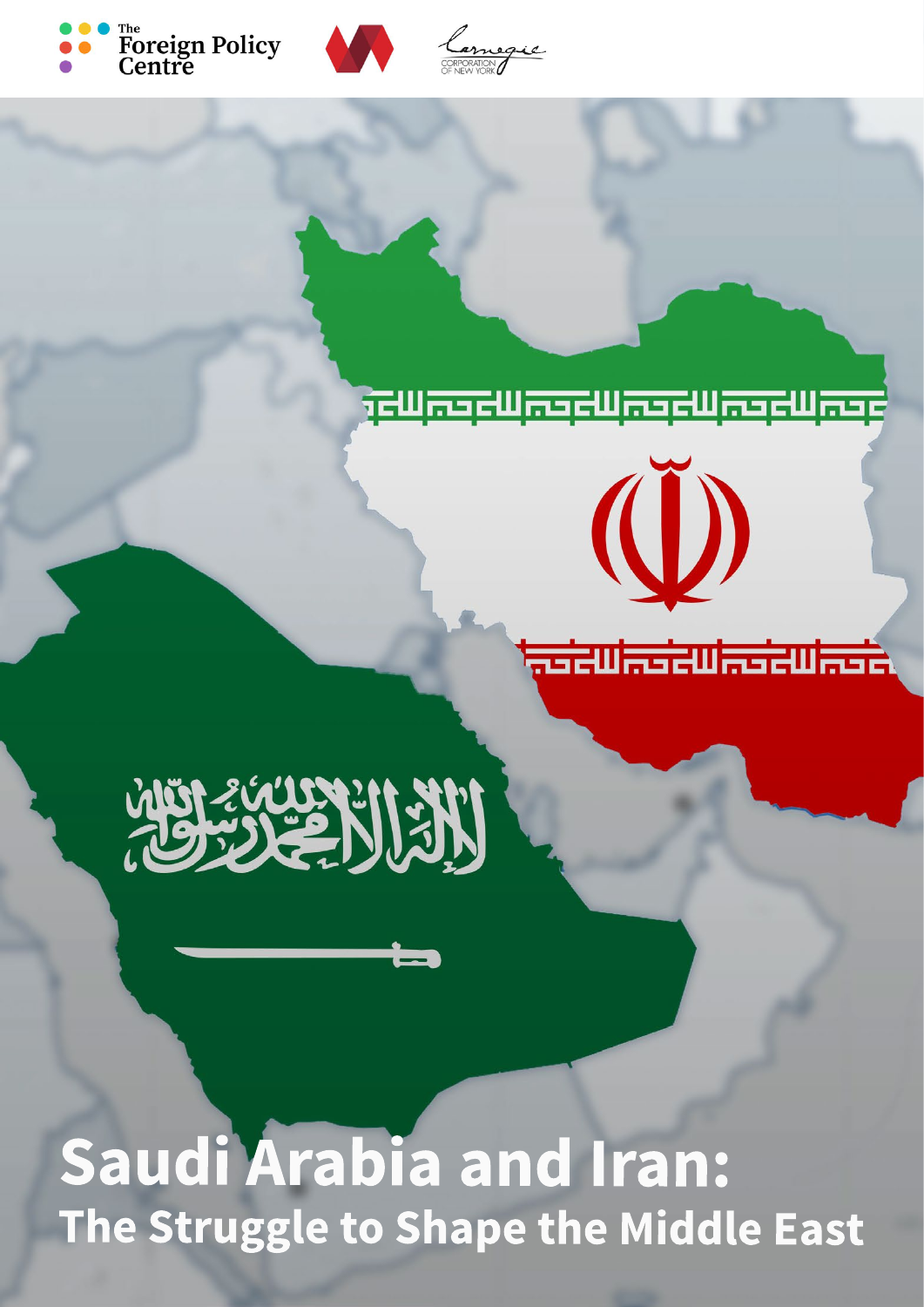#### **Executive Summary**

This report examines the impact of the increasingly fractious rivalry between Saudi Arabia and Iran upon politics across the Middle East, focussing upon Bahrain, Iraq, Lebanon, Syria and Yemen. It documents the devastating impact of the rivalry and the mechanisms in which Riyadh and Tehran have become involved in, what have become viewed as 'proxy arenas'. Since the Iranian revolution in 1979, the two states have become embroiled in an increasingly vitriolic rivalry that is shaped by geopolitical aspirations but given existential importance by claims to Islamic legitimacy, with repercussions felt across Muslim communities worldwide.

As the rivalry took on a sectarian dimension it began to play out in divided societies such as those covered in this report, where domestic politics took place within the context of broader geopolitical events. The presence of allies and proxies across the region, often along sect-based lines, provided Riyadh and Tehran with the means of shaping political life and countering the influence of their rival.

Regimes across the region have used sectarian language as a means of maintaining power, entrenching divisions within society. Political, social and economic life quickly became viewed through the prism of sectarian difference, deepening divisions and creating opportunities for grassroots 'sectarian entrepreneurs' to capitalize on such conditions.

Whilst there are links between sectarian groups and their kin in the Gulf, it is important to recognise that many of these groups exercise their own agency independent of Saudi Arabia or Iran. The report argues that whilst the rivalry between Riyadh and Tehran plays a prominent role in shaping regional politics, we must not ignore domestic forces that find traction within the fallout from the struggle between the two states.

As life in Syria and Yemen – in particular – worsens, leaving millions in need of humanitarian assistance, facilitating dialogue and ultimately rapprochement between Saudi Arabia and Iran is a necessity.

The report makes a number of recommendations:

- Work towards creating a 'grand bargain' that brings both Iran and Saudi Arabia into the system of regional states through creating space for discussion of regional issues;
- Facilitate dialogue and trust building between Riyadh and Tehran;
- Work towards a cease-fire in Yemen and Syria;
- Reject the use of language such as 'Shi'a Crescent' that plays such a damaging role in deepening divisions within and between communities;
- Western states must avoid the mobilisation of sect-based groups who advocate violence as proxies or allies;
- Encourage adherence to the rule of law and recognition of individual rather than community rights;
- Respect the development of political projects which cut across sectarian, ethnic and tribal cleavages such as those seen in Beirut and the YOU STINK movement;
- Advocate and support the development of interest-based political projects that cut across social cleavages.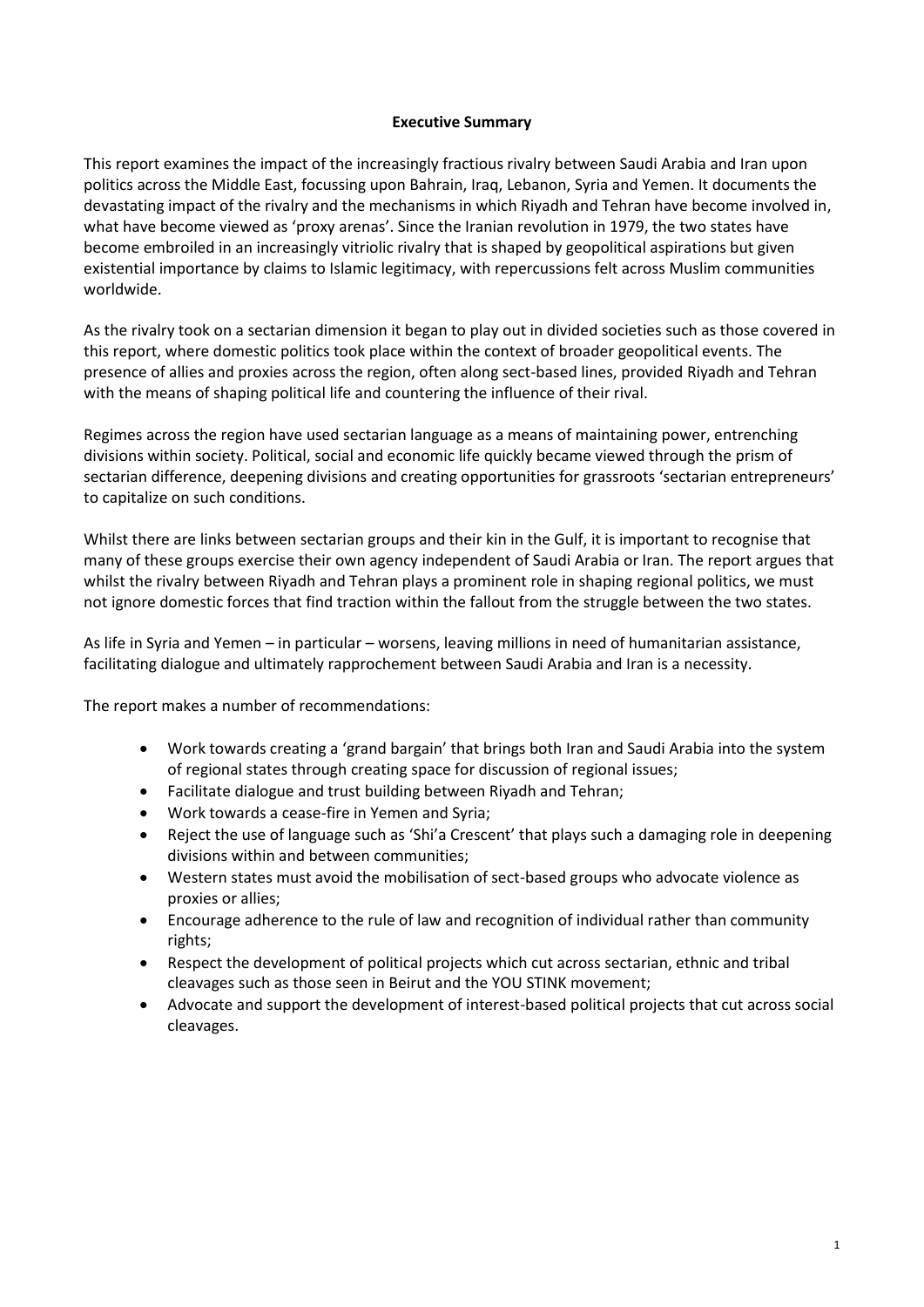#### **Contents**

| <b>Executive summary</b><br>Dr Simon Mabon                                                                   | $\mathbf{1}$ |
|--------------------------------------------------------------------------------------------------------------|--------------|
| Introduction: Saudi Arabia, Iran and the struggle to shape the Middle East<br>Dr Simon Mabon                 | 3            |
| The view from Riyadh<br>Professor Madawi Al-Rasheed                                                          | 6            |
| Religion and geopolitics in Iranian foreign policy<br>Dr Edward Wastnidge                                    | 9            |
| Sectarianized geopolitical contests and the rise of armed sectarian nonstate actors<br>Dr Bassel F. Salloukh | 11           |
| Iraq and Muhasasa Ta'ifia; the external imposition of sectarian politics<br>Professor Toby Dodge             | 13           |
| The different risks of Saudi and Iranian aid to Lebanon<br>Dr Hannes Baumann                                 | 15           |
| Bahrain: The epicentre of the Saudi-Iranian rivalry?<br>Dr Simon Mabon                                       | 17           |
| The Yemen war: a proxy sectarian war?<br>Dr May Darwich                                                      | 19           |
| Sectarianism as Plan B: Saudi-Iranian identity politics in the Syria conflict<br>Dr Christopher Phillips     | 21           |
| The securitisation of the 'Masculinist' other in the Syrian conflict<br>Dr Rahaf Aldoughli                   | 23           |
| <b>Conclusion and recommendations</b><br>Dr Simon Mabon                                                      | 26           |
| Acknowledgements                                                                                             | 28           |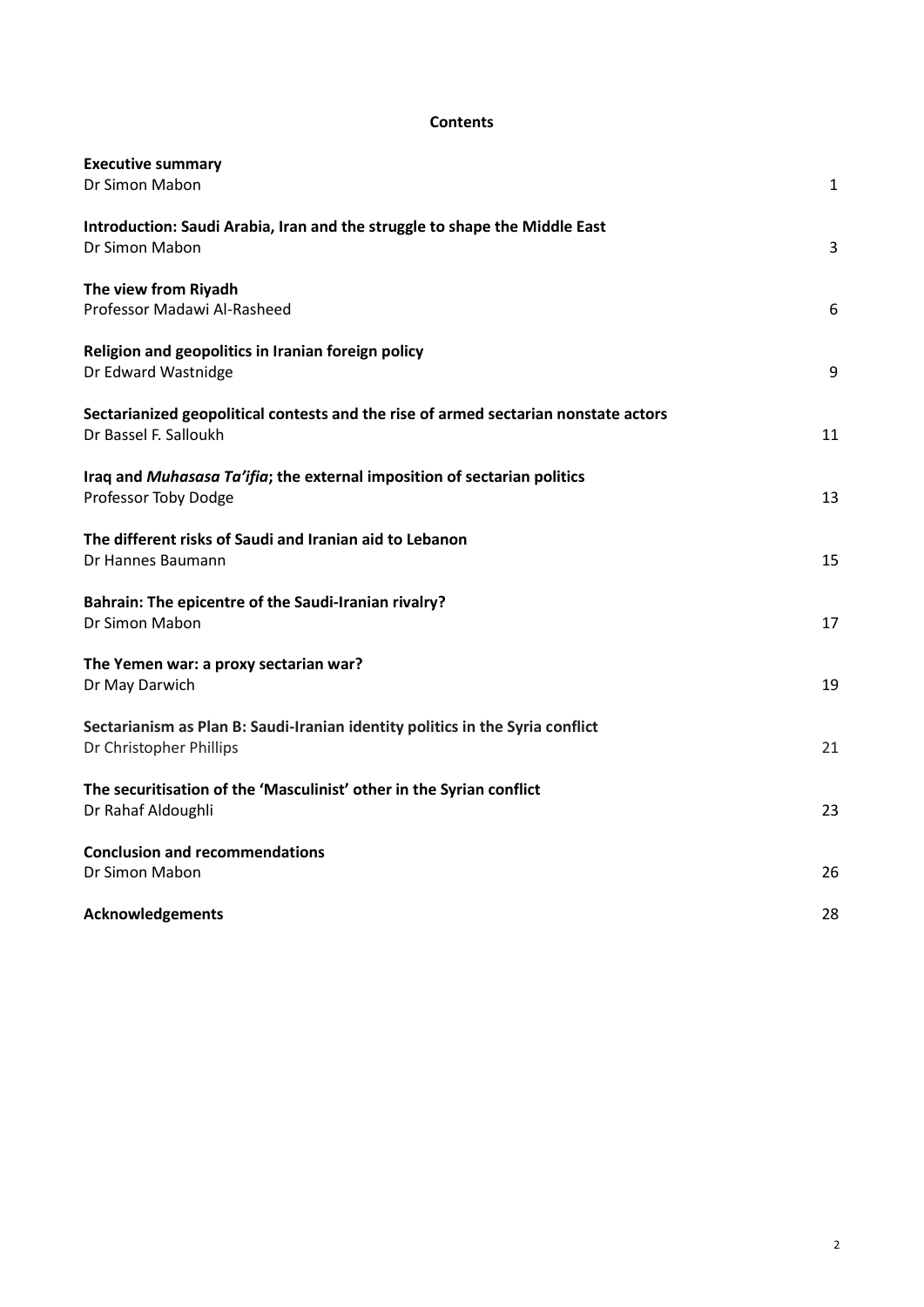#### **Introduction: Saudi Arabia, Iran and the Struggle to Shape the Middle East** Dr Simon Mabon<sup>1</sup>

On 22<sup>nd</sup> September 2018, an attack on a military ceremony in Ahvaz, a city in the southwest of Iran, resulted in the deaths of 25 people and left many more injured, including members of Iran's elite Revolutionary Guards Corps. Iran's Supreme Leader Ayatollah Ali Khamenei quickly blamed a number of states for this event. In a statement posted on his official website, Khamenei stated that "*this cowardly act was committed by the same people who are saved by the Americans whenever they are trapped in Syria and Iraq and whose hands are in the pockets of Saudi Arabia and the UAE*".<sup>2</sup> Khamenei's comments were followed by similar remarks from Javad Zarif, the Foreign Minister of Iran who blamed "*regional terror sponsors and their US masters*",<sup>3</sup> and General Hossein Salami, the acting commander of the IRGC (Islamic Revolutionary Guard Corps), who vowed revenge against the perpetrators, referred to as the "*triangle*" of Saudi Arabia, Israel and the United States.<sup>4</sup>

This report seeks to critically engage and analyse the impact of the rivalry between Saudi Arabia and Iran in the Middle East. Whilst there are a myriad other factors and forces at play in shaping the contemporary Middle East, we will focus purely on the rivalry between Saudi Arabia and Iran which is, as Gregory Gause suggests, '*the best framework for understanding the regional politics of the Middle East*'.<sup>5</sup> As a consequence, we must put aside the roles played by Turkey, Qatar, Russia and many others (including the US and UK), along with intra-Sunni tensions for examination at a future point.

The rhetoric that emerged in the aftermath of the attack in Ahwaz has been a common feature of tensions between Riyadh and Tehran. Comments from prominent figures in the Iranian regime match those of their Saudi counterparts, who have routinely accused Iran of funding terrorist groups across the region, propping up the regime of Bashar Al Assad in Syria, supporting Houthi rebels in Yemen, and provoking political unrest in Bahrain. Adel Al Jubeir, the Foreign Minister of Saudi Arabia, suggested that Iran sought to "*obscure its dangerous sectarian and expansionist policies, as well as its support for terrorism, by levelling unsubstantiated charges against the Kingdom of Saudi Arabia*". He later suggested that Iran is "*the singlemost belligerent actor in the region*".<sup>6</sup> Al Jubeir's views are shared by many across the Kingdom, who view instability across the Middle East as a direct consequence of nefarious Iranian intent. Such positions stem from decades of enmity between the two states that dramatically escalated in the aftermath of the 1979 revolution that resulted in the establishment of the Islamic Republic of Iran. The emergence of the Islamic Republic added a theological dimension to a rivalry that was predominantly based upon geopolitical competition and a long-standing suspicion of the ethnic 'other'.

Khamenei's words were the latest incident in a fractious rivalry that has played a dominant role in shaping the Gulf – and wider Middle East – since the Iranian revolution of 1979. More recently, the 2003 US-led invasion of Iraq created space for the intensification of the rivalry following the removal of the Ba'ath regime of Saddam Hussein from regional politics. After the Arab Uprisings, the rivalry escalated as relations between

<sup>&</sup>lt;sup>1</sup> Dr Simon Mabon is Senior Lecturer in International Relations at Lancaster University where he is also Director of the Richardson Institute. Mabon's research falls at the intersection of International Political Theory and Middle East Studies, with a focus on sovereignty and the rivalry between Saudi Arabia and Iran. He is a Research Fellow with the Foreign Policy Centre and served as Academic Advisor to the House of Lords International Relations Committee inquiry into the UK relations with the Middle East during the 2016-17 academic year, whilst consulting for a range of government agencies and NGOs. Mabon is the author of Saudi Arabia and Iran: Power and Rivalry in the Middle East and is project director for the Sectarianism, Proxies and De-Sectarianisation (SEPAD) project.

<sup>2</sup> Lauren Said-Moorhouse and Sarah El Sirgany, Iran accuses Saudi Arabia, UAE of financing military parade attackers*,* CNN, September .2018, <https://edition.cnn.com/2018/09/24/middleeast/iran-attack-military-parade-intl/index.html>

<sup>&</sup>lt;sup>3</sup> Javad Zarif, 9.08AM 22.09.18<https://twitter.com/JZarif/status/1043411744314601472>

<sup>4</sup> Richard Spencer, Iran vows bloody revenge on US, Israel and Saudis*,* The Times, September 201[8 https://www.thetimes.co.uk/article/iran-vows](https://www.thetimes.co.uk/article/iran-vows-bloody-revenge-on-us-israel-and-saudis-jvh0fswtn)[bloody-revenge-on-us-israel-and-saudis-jvh0fswtn](https://www.thetimes.co.uk/article/iran-vows-bloody-revenge-on-us-israel-and-saudis-jvh0fswtn)

<sup>5</sup>F. Gregory Gause III, Beyond Sectarianism: The New Middle Eastern Cold War, Brookings, 2014, [https://www.brookings.edu/wp](https://www.brookings.edu/wp-content/uploads/2016/06/English-PDF-1.pdf)[content/uploads/2016/06/English-PDF-1.pdf](https://www.brookings.edu/wp-content/uploads/2016/06/English-PDF-1.pdf)

<sup>&</sup>lt;sup>6</sup> Adel Bin Ahmed Al-Jubeir, Can Iran Change?, The New York Times, January2016[, http://www.nytimes.com/2016/01/19/opinion/saudi-arabia-can](http://www.nytimes.com/2016/01/19/opinion/saudi-arabia-can-iran-change.html?_r=2)iran-change.html? r=2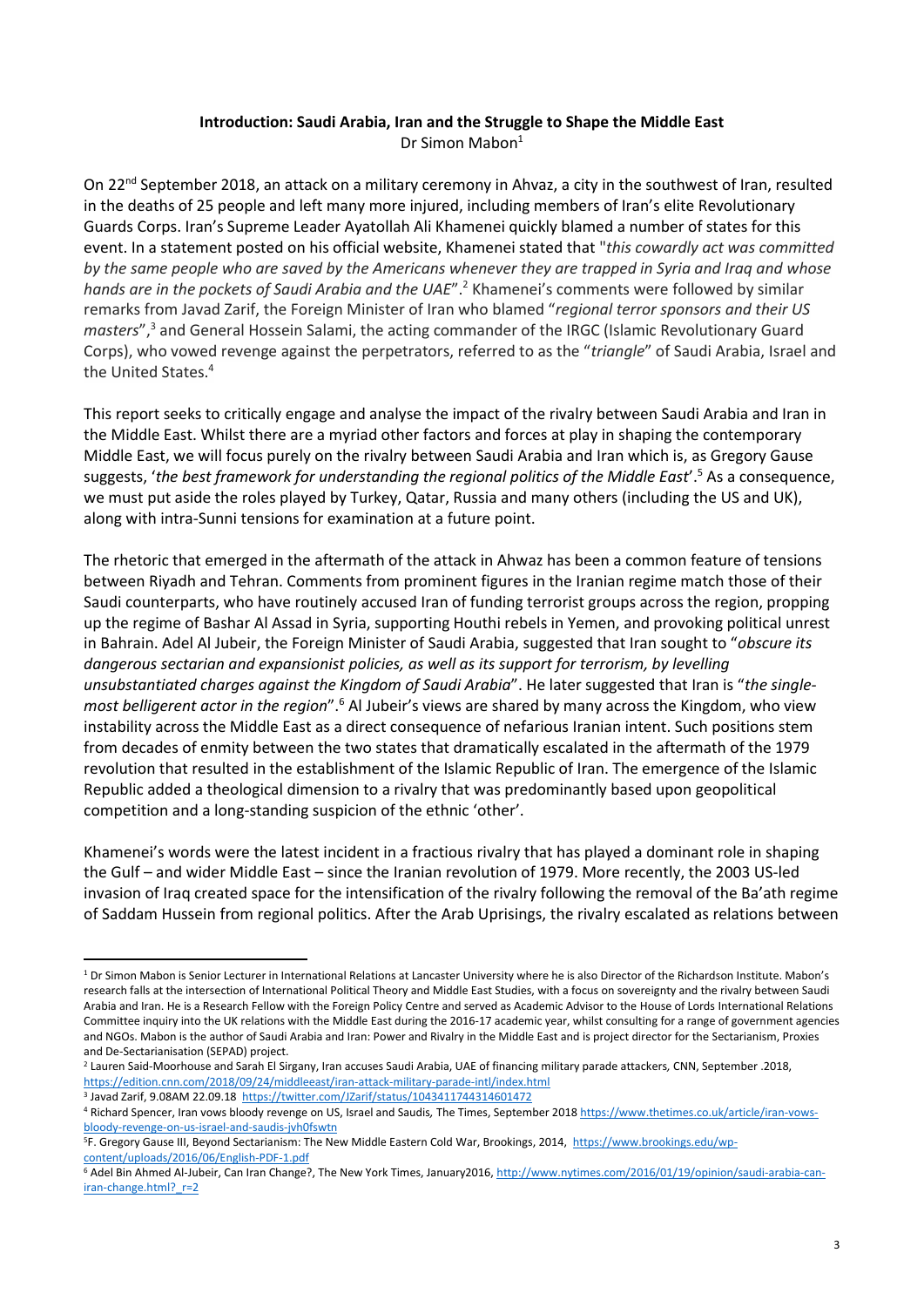regimes and societies began to fragment, creating new arenas of competition either directly or through proxies.

Yet the rivalry is not fixed across time and space. Indeed, consideration of the rivalry reveals five distinct time periods: pre-revolution, characterised by mutual suspicion but a capacity to work together; 1979-1991, a period of intense enmity driven by the revolution and Iran-Iraq war; 1991-2003, a period of burgeoning rapprochement where security was seen in a mutually beneficial manner after Khomeini's death and the emergence of more reform- minded politicians in Iran, along with shared fears of Iraqi belligerence<sup>7</sup>; 2003-2011, the re-emergence of hostilities driven by the War on Terror and belligerence of Iranian President Mahmoud Ahmadinejad (2005-2013); and 2011-present day, where the rivalry takes place amidst the backdrop of the Arab Uprisings. Across these periods, the rivalry plays out in a number of different arenas, shaped by opportunity and building on networks often – but not exclusively – constructed along sectarian lines.

Underpinning much of this geopolitical tension is an incongruent vision of the organisation of security in the Gulf. For Saudi Arabia, security in the Gulf is maintained through a long-standing alliance with the United States. However, from Iran's perspective, security should be maintained solely by those within the region.<sup>8</sup> This contradiction was exacerbated in the years after the 2003 invasion of Iraq, where Saudi officials urged their American counterparts to curtail the burgeoning Iranian influence across the state. The late King Abdullah urged the US at the time to "*cut off the head of the snake*" <sup>9</sup> whilst similar comments were made by members of the Bahraini ruling family, the Al Khalifa, who are long-standing Saudi allies.

The rivalry is also shaped by US policies towards the Gulf States. During the presidency of Barak Obama, diplomatic overtures to Iran caused a great deal of consternation amongst many in Saudi Arabia, prompting a more pro-active foreign policy. These fears were exacerbated by the Joint Comprehensive Plan of Action, the 2015 nuclear deal agreed by the permanent five members of the UN Security Council, Germany, and Iran.<sup>10</sup> Under Obama's successor, the vehemently anti-Iranian Donald Trump, relations with the Saudi Kingdom – and the Crown Prince Mohammad Bin Salman in particular – dramatically improved, in no small part due to the decision to withdraw from the nuclear deal and the belligerent stance taken against Iran.

Efforts to understand the rivalry between the two major Gulf powers traditionally fall into three main camps: first are those who reduce the tensions to national interest<sup>11</sup>; second, those who suggest that the rivalry is a consequence of theological tensions<sup>12</sup>; and third, those who suggest that we must look at a combination of religion and geopolitics to understand the way in which the rivalry plays out<sup>13</sup>. This report falls into the third category, accepting the primacy of states and national interests but also stressing the importance of religion within such calculations. It also seeks to show how the rivalry plays out across time and space, leading to different forms of competition and rivalry across the region.

Whilst sectarian difference can be shaped and cultivated by regional forces and state elites 'from above', it can also emerge 'from below', as actors across the Middle East capitalise upon instability to pursue their own agendas. Commonly referred to as 'sectarian entrepreneurs', these individuals capitalise upon the contingency of specific socio-economic, cultural and historic events which are constructed through the

<sup>13</sup> Simon Mabon, Saudi Arabia and Iran: Power and Rivalry in the Middle East, 2015, London: I.B. Tauris.

<sup>7</sup>BBC, Landmark Iran-Saudi Security Deal (BBC, April2001[, http://news.bbc.co.uk/1/hi/world/middle\\_east/1283010.stm](http://news.bbc.co.uk/1/hi/world/middle_east/1283010.stm)

<sup>8</sup> Full transcript of FM Zarif's speech at 2018 Munich Security Conference - [https://realiran.org/read-full-transcript-of-fm-zarifs-speech-at-munich](https://realiran.org/read-full-transcript-of-fm-zarifs-speech-at-munich-security-conference-2018/)[security-conference-2018/](https://realiran.org/read-full-transcript-of-fm-zarifs-speech-at-munich-security-conference-2018/)

<sup>9</sup> Ross Colvin, "Cut off head of snake" Saudis told U.S. on Iran, Reuters, November 2010[, https://www.reuters.com/article/us-wikileaks-iran](https://www.reuters.com/article/us-wikileaks-iran-saudis/cut-off-head-of-snake-saudis-told-u-s-on-iran-idUSTRE6AS02B20101129)[saudis/cut-off-head-of-snake-saudis-told-u-s-on-iran-idUSTRE6AS02B20101129](https://www.reuters.com/article/us-wikileaks-iran-saudis/cut-off-head-of-snake-saudis-told-u-s-on-iran-idUSTRE6AS02B20101129)

<sup>10</sup> Simon Mabon, 'Muting Trumpets of Sabotage: Saudi Arabia, the US and the quest to securitize Iran', *British Journal of Middle Eastern Studies* 45(5) 2018.

<sup>&</sup>lt;sup>11</sup> See: Henner Furtig, Iran's Rivalry with Saudi Arabia Between the Gulf Wars, 2006,Reading: Ithaca Press; Shahram Chubin and Charles Tripp, Iran-Saudi Arabia Relations and Regional Order, 1996, London: OUP for IISS, Banafsheh Keynoush, Saudi Arabia and Iran: Friends or Foes?, 2016, London, Palgrave, and Robert Mason, Foreign Policy in Iran and Saudi Arabia: Economics and Diplomacy in the Middle East, 2014, London: I.B. Tauris. <sup>12</sup> Vali Nasr, The Shia Revival: How Conflicts within Islam will Shape the Future, 2007, New York: W.W. Norton.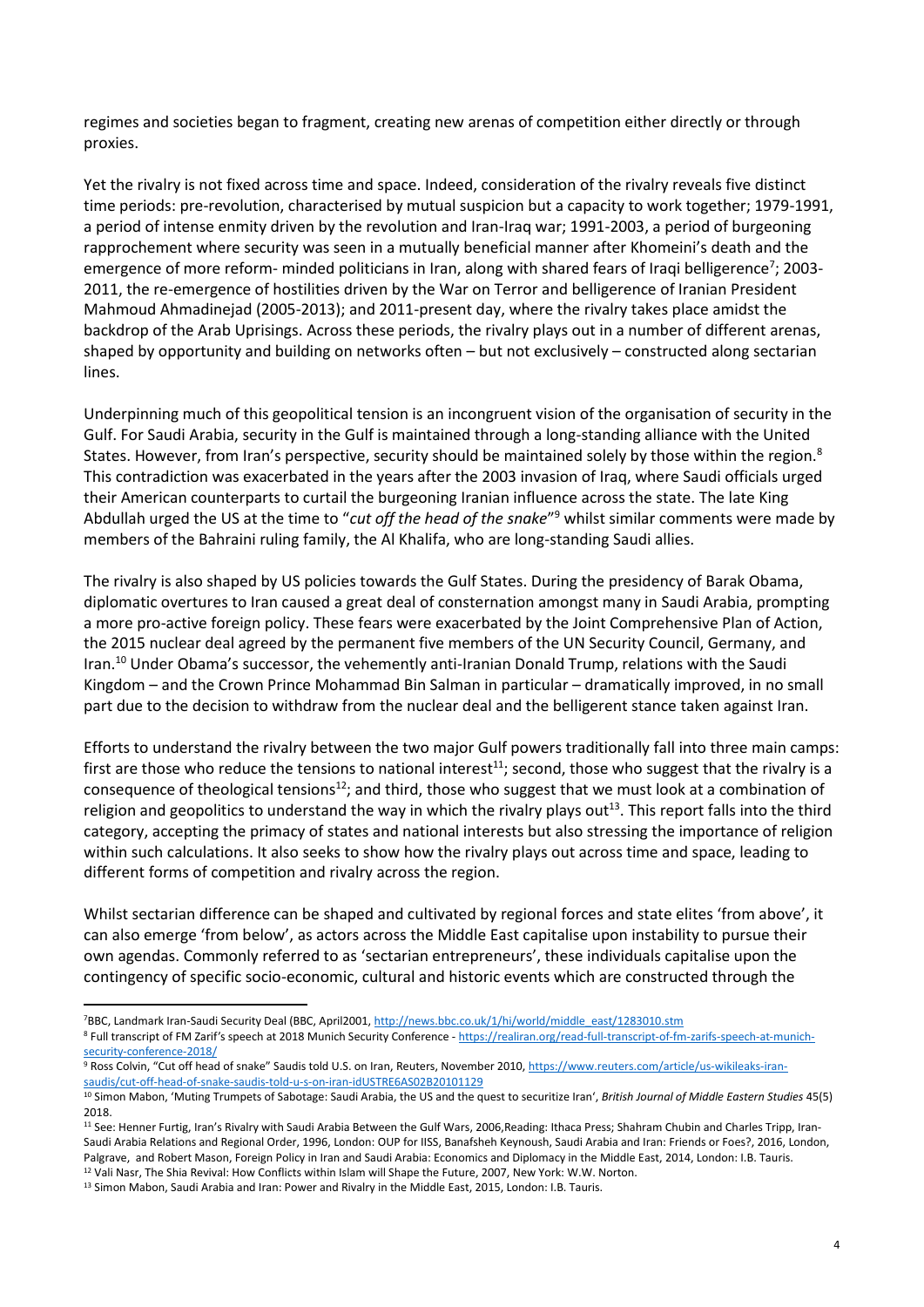interaction of regional forces with domestic politics. As Toby Matthiesen articulates, sectarian entrepreneurs are 'people whose political, social, and economic standing depends on the skilful manipulation of sectarian boundaries and who profit if these boundaries become the defining markers of a particular segment of society<sup>'14</sup>. Finding traction when political organisation begins to fragment, the descent into uncertainty and instability creates fertile ground for sectarian divisions to become increasingly entrenched.

As a consequence, to understand the emergence of sectarian divisions and increasingly unstable political contexts we must look at the interaction of regional politics with domestic events. Focussing on events in Bahrain, Iraq, Lebanon, Syria and Yemen, this report offers a detailed analysis of the ways in which the rivalry between the two states is shaping regional politics. From the direct military intervention of Saudi Arabia in Yemen and Iran in Syria to the economic investment in Lebanon, the rivalry manifests in a range of different forms with serious implications for political organisation, regional security and everyday life.

<sup>&</sup>lt;sup>14</sup> Toby Matthiesen, Sectarian Gulf: Bahrain, Saudi Arabia and the Arab Spring That Wasn't 2013, Stanford University Press, p127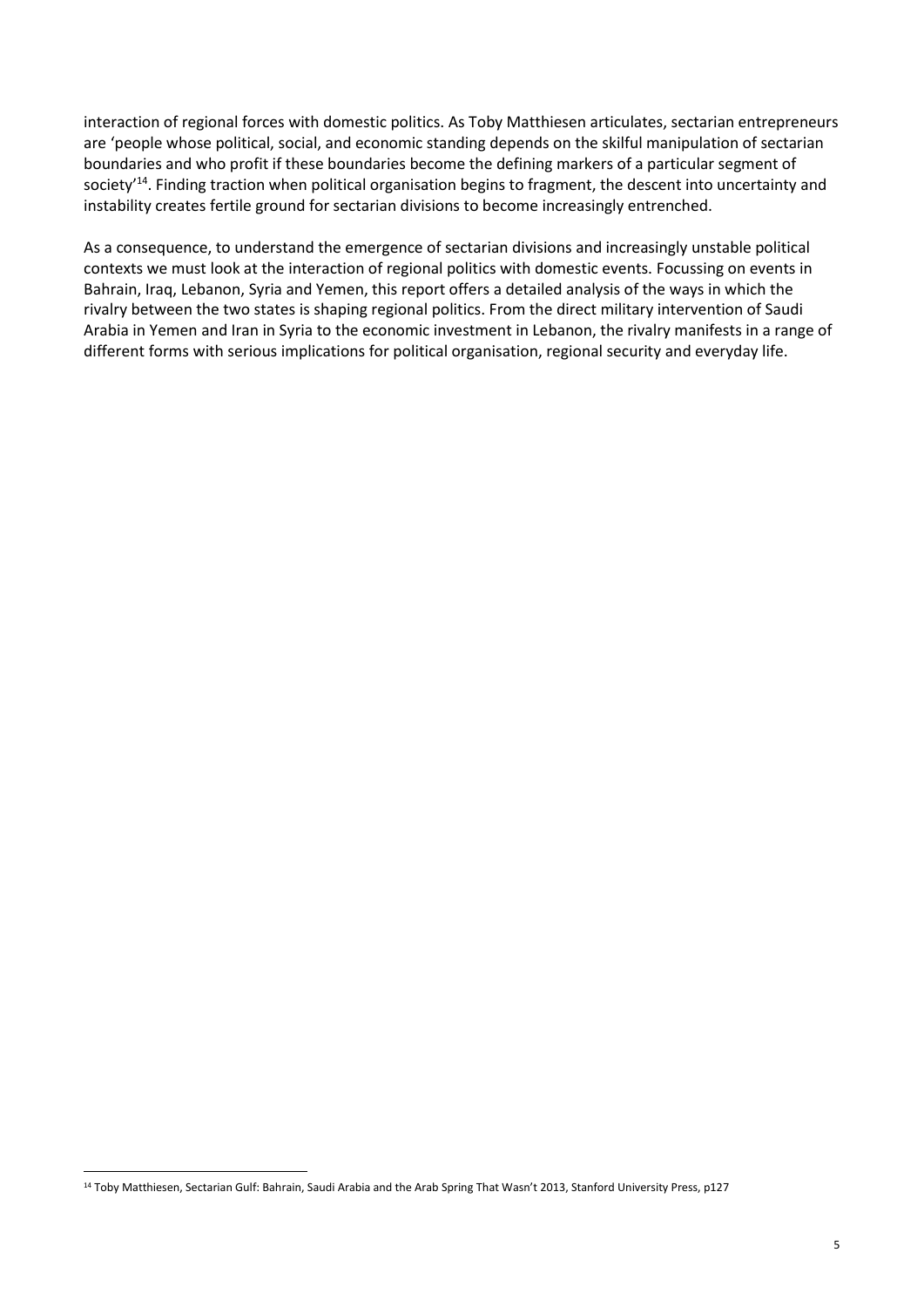#### **The View From Riyadh**

Professor Madawi Al-Rasheed<sup>15</sup>

Most analysis of the Saudi-Iranian rivalry seems to miss the fundamental points that underline the tension.<sup>16</sup> Iran is trying to save itself from either foreign intervention or domestic unrest<sup>17</sup> while Saudi Arabia does not fear foreign intervention, like Iran it is concerned with domestic dissent.

Arguably, the Saudi Arabian Crown Prince Mohammed bin Salman (MBS) is determined to perpetuate four decades of rivalry and conflict with Iran. The Prince has been struggling with a domestic context that is beneficial to perpetuating this conflict. He has used the rivalry with Tehran to deflect from the complexity of his own domestic uncertainties. The same may be true of Iran.

As Iran became an Islamic Republic, Saudi Arabia was threatened by the high expectations of its own Islamists, who must have been inspired by the Iranian success and intensified their activism to establish their own version of the Islamic state. Riyadh embarked on a project to spread its Wahhabi version of Islam and its clerics increased the frequency of their anti-Shi'a theology.

While not underestimating Saudi regional ambitions that underpin the most recent episode of the troubled and volatile Saudi-Iranian relations, to understand the current roots of antagonism we need not go beyond Saudi domestic uncertainties. These are different from those that in the past had fuelled the conflict.

Today Mohammad bin Salman needs to keep Iran isolated to deflate the current uncertainties he faces, not all of them are related to the prospect of radical Saudi Islamist violence such as the kind that ravaged Syria and Iraq. Previous Kings, Khalid (1975-1982), Fahd (1982-2005), and Abdullah (2005-2015) faced different domestic challenges that the rivalry with Iran helped to deflate but today there are new sets of uncertainties that Mohammad bin Salman is currently unable to resolve to his own advantage.

The most important challenge facing the Crown Prince is consolidating his own rule and centralising major policy decisions under his umbrella, thus excluding a whole range of other aspiring princes. From swift dismissals (eg. sacking Crown Prince and Minister of Interior Muhammad ben Nayif and the Commander of the Saudi National Guard Mitab ben Abdullah), to the detention of wealthy princes (Walid ben Talal in an allegedly anti-corruption campaign), Mohammad bin Salman feels restless. The unprecedented marginalisation and even humiliation of senior princes still haunt not only the young prince but also a large pool of disgruntled brothers and cousins. It is uncertain what the outcome of such drastic and unprecedented measures would be in the long term, particularly after the Khashoggi affair.

The Crown Prince's strong anti-Iranian rhetoric and multiple promises to roll back Iranian influence in Bahrain, Yemen, Lebanon, Syria and Iraq, where it had so obviously been proliferating by the time he became Crown Prince in 2016, are meant to create a war like situation in which internal dissent is silenced. Under the threat of Iran, his domestic policies have become sacrosanct.

The regime wants to remind both the marginalised princes and Saudis more broadly that the young Crown Prince is fighting an existential threat, represented by the hawkish Iranians. By amplifying the Iranian threat and magnifying his own Arab mission to save the region from Persianisation and shiification, MBS blames Iran for any dissent in the country. This applies not only to the Shi'a protest movement in the Eastern

<sup>15</sup>Professor Madawi Al-Rasheed is Visiting Professor at the Middle East Centre, London School of Economics. Previously she was Professor of Social Anthropology at King's College, London and Visiting Research professor at the Middle East Institute, National University of Singapore. Her research focuses on history, society, religion and politics in Saudi Arabia and the Gulf, Middle Eastern Christian minorities in Britain, Arab migration, Islamist movements, state and gender relations, and Islamic modernism.

<sup>&</sup>lt;sup>16</sup> This essay is adapted from an article first produced for the LSE Middle East Centre entitled Saudi Domestic Uncertainties and the Rivalry with Iran published in June 2018, which is available at:<http://blogs.lse.ac.uk/mec/2018/06/18/saudi-domestic-uncertainties-and-the-rivalry-with-iran/> <sup>17</sup> ABC News, Iran's supreme leader Ayatollah Khamenei claims foreign plot to overthrow system has failed, January 2018, [http://www.abc.net.au/news/2018-01-10/iran-foiled-plot-to-use-protests-to-overthrow-system-khamenei/9316406.](http://www.abc.net.au/news/2018-01-10/iran-foiled-plot-to-use-protests-to-overthrow-system-khamenei/9316406)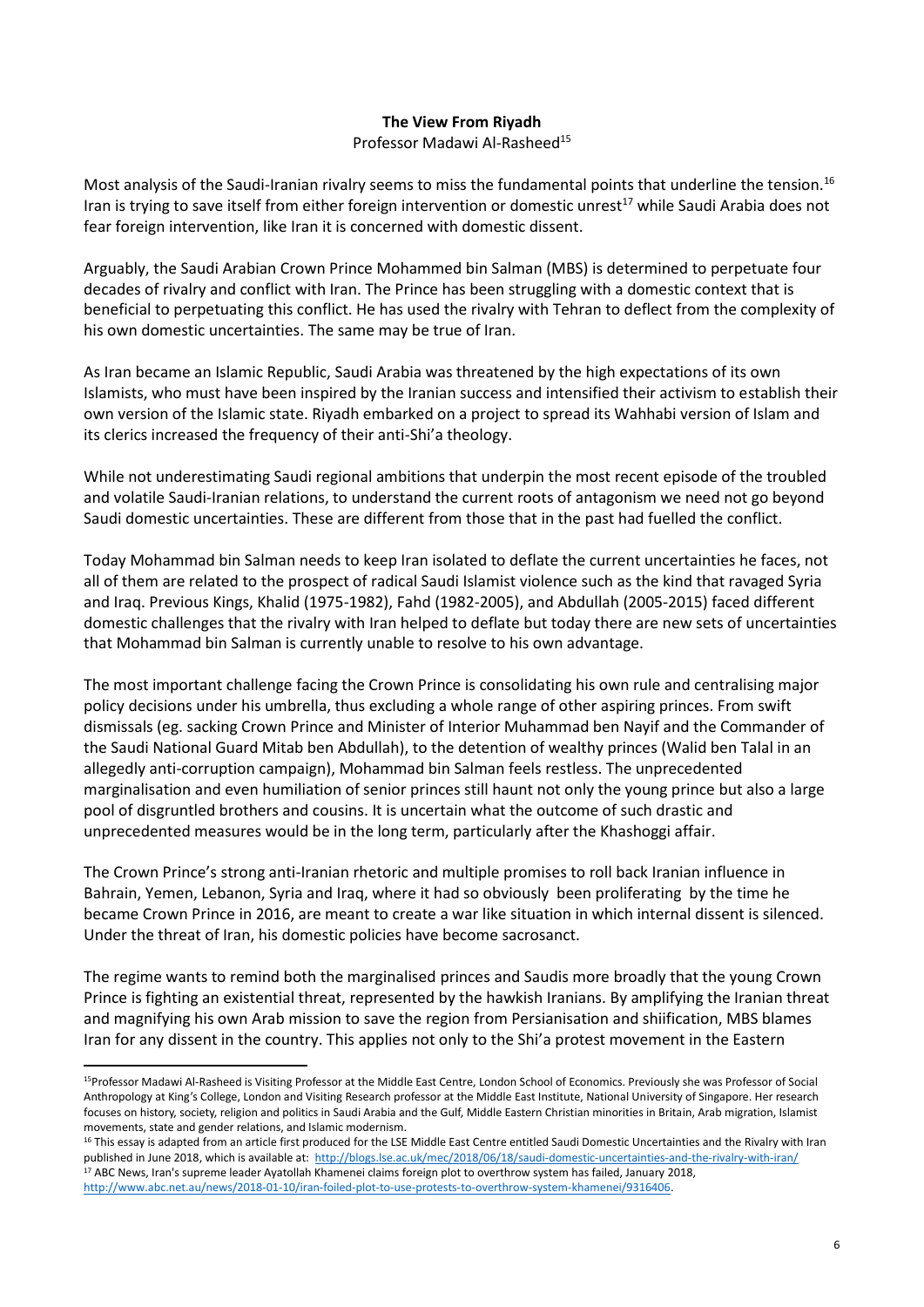province but also Sunni dissidents, especially those who emerged during the 2011 Arab uprisings.<sup>18</sup> He frightens the Sunni majority with the threat of an Iranian backed conspiracy to destabilise the kingdom, create a Shi'a enclave in the oil-rich province, and eventually partition Saudi Arabia along regional and sectarian lines.<sup>19</sup>

By highlighting his determination to curb Iran, the Crown Prince aspires to emerge as the sole saviour of not only Saudi Arabia but also the region as a whole. The unresolved uncertainties surrounding his own kingship and the prospect of internal dissent among both the princes and ordinary Saudis prompt him to amplify the external enemy.

Amplifying the Iranian danger and perpetuating enmity with Tehran is a prerequisite for the domestic ideological shift that MBS, under the auspices of his father King Salman, has instigated since 2015. King Salman adopted the title *malik al-hazm*, king of steadfastness, in contrast with the soft face of King Abdullah, who became known as the King of Humanity before he died in 2015. Although old King Salman adopted a symbolic aggressive title, it was his son Muhammad who was entrusted with the mission to show masculine steadfastness, nowhere but in Yemen where Saudi militarised nationalism was to be tested against the Houthis, dubbed as Iranian clients.<sup>20</sup>

With the Saudi Wahhabi legitimacy narrative subsiding and even gradually being denied and suppressed, the Saudi leadership adopted a populist Saudi militarised nationalism, whose main target is Iran with its alleged aggressive Persian counter nationalism. The Saudi war in Yemen was perceived as a necessary response to an existential threat, and a battle for survival for the Saudi nation. Rivalry with Iran keeps the momentum of the emerging Saudi populist nationalism. It strengthens the abstract sense of Saudi national solidarity. Continuing a proxy war with Iran even without a decisive victory in Yemen remains important for domestic reasons. Saudi Arabia is yet to find a diplomatic solution to a conflict that proved to be difficult to win.

The economic supremacy of Saudi Arabia is inevitably still dependent on the country maintaining its historical share in the global oil market, and its position as an investment destination for global capital in the region. Keeping a large oil producing country under international pressure and a huge market with great potential like Iran excluded remains so important to Saudi Arabia. Saudi Arabia sees the Iranian economy through the lens of competition rather than regional integration. It seeks the shrinking or even the collapse of the Iranian economy under sanctions and has never engaged into a bid to create regional integration in which Iranian human resources and products become readily integrated in a wider Gulf regional initiative. In retaliation, in 2016, the Iranians have used cyber warfare against Saudi ARAMCO, the oil company, to undermine the Saudi oil economy especially after Saudi Arabia refused to lower its oil production in 2014, a move that resulted in even lower oil prices.<sup>21</sup>

Finally, perpetuating enmity with Iran is extremely important for Saudi Arabia's relationship with the West. Any rapprochement between the West and Iran- such as the one that led to the 2015 Iran Nuclear Agreement - is seen with suspicion and fear.<sup>22</sup> Saudi Arabia needs to be the only US client not only in the Arabian Peninsula but also in the region and beyond. Saudi Arabia currently does not accept a return to the status quo ante during the Cold War when Iran provided the military base and Saudi Arabia provided Islamic ammunition against the Soviet Union.

<sup>18</sup>Toby Matthiesen, Saudi Arabia: the Middle East's most under-reported conflict, January 2012, <https://www.theguardian.com/commentisfree/2012/jan/23/saudi-arabia-shia-protesters>

<sup>&</sup>lt;sup>19</sup> Al-Rasheed, Madawi, 2017, Sectarianism as counter-revolution: Saudi responses to the Arab Spring. In: Hashemi, Nader and Postel, Danny, (eds.) Sectarianization: Mapping the New Politics of the Middle East. London: C Hurst & Co Ltd[, http://eprints.lse.ac.uk/83593/](http://eprints.lse.ac.uk/83593/)

<sup>&</sup>lt;sup>20</sup>Al-Rasheed, Madawi (ed.), 2018, Salman's Legacy: The Dilemmas of a New Era in Saudi Arabia , London: C Hurst & Co Ltd, <https://www.hurstpublishers.com/book/salmans-legacy/>

<sup>&</sup>lt;sup>21</sup> Sam Jones, Cyber warfare: Iran opens a new front, FT, April 2016[, https://www.ft.com/content/15e1acf0-0a47-11e6-b0f1-61f222853ff3](https://www.ft.com/content/15e1acf0-0a47-11e6-b0f1-61f222853ff3) <sup>22</sup>Iran nuclear deal: Key details, BBC News[, http://www.bbc.co.uk/news/world-middle-east-33521655](http://www.bbc.co.uk/news/world-middle-east-33521655)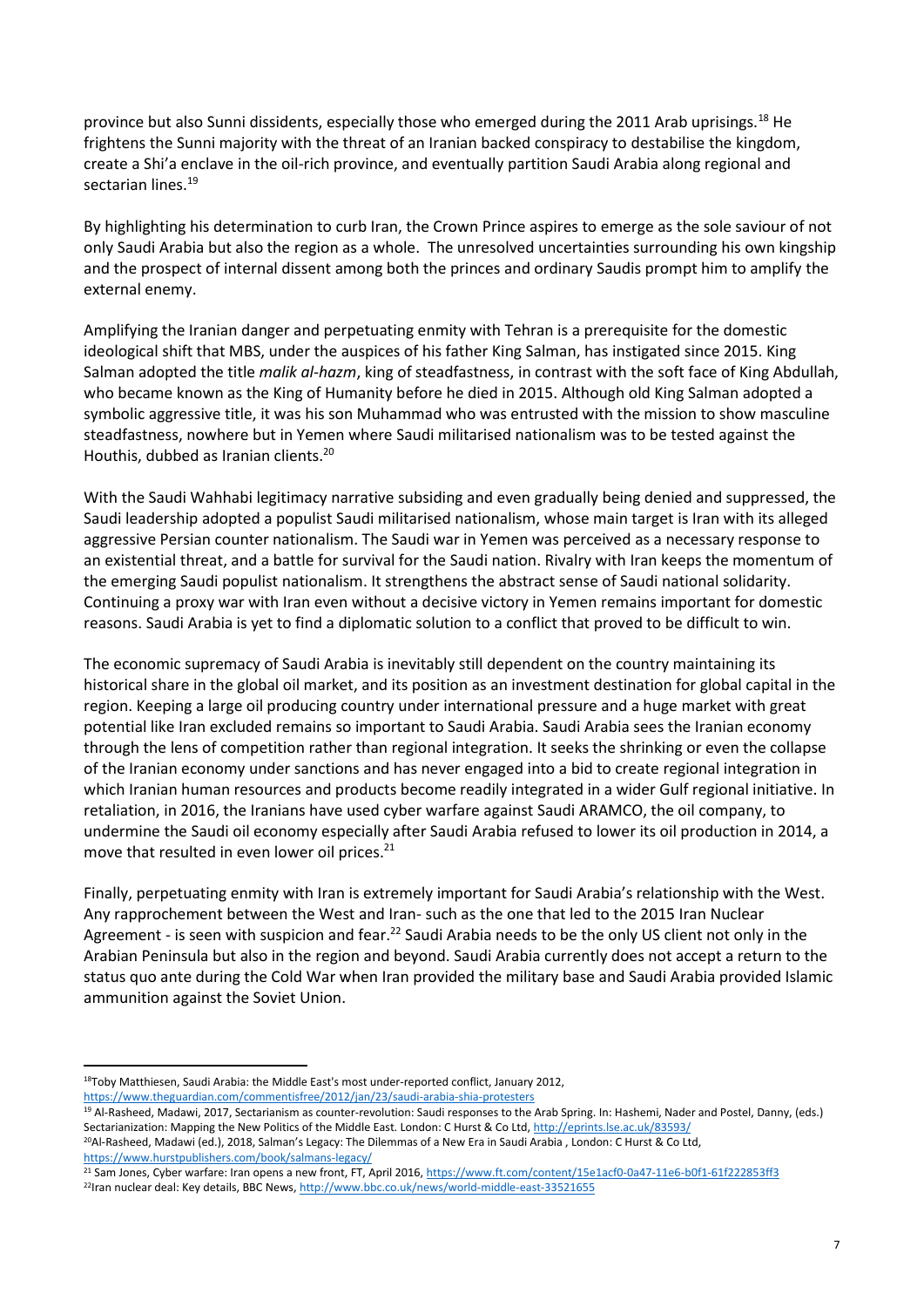Conflict with Iran contributes above all to Saudi Arabia maintaining its position as an Arab regional force, loyal to the US and willing to pursue policies and strategies favourable to US national interests. Saudi Arabia's worse nightmare is for the US to contemplate normalisation of relations with Iran, albeit unlikely under President Donald Trump, or even diversify the countries the US can rely on as regional partners in the Persian Gulf.

While Mohammad bin Salman cannot expect US-Israeli relations to worsen more than they did under the Obama administration, he fears most a US rapprochement with Iran. Since 2015 Mohammad bin Salman has stepped up his demonisation of Iran during his several visits to the US. He held it responsible for radicalisation in Saudi Arabia, global terrorism and the rise of the Islamic State in Iraq and Syria (ISIS) in areas where Iranian influence and Shi'a ascendance had led to marginalising the Sunni population such as in Iraq, Syria and Lebanon. On several occasions, he reminded American audiences that Al-Qaida affiliates and relatives of Osama bin Laden took refuge in Iran.<sup>23</sup> More recently, he held Iran responsible for creating violent sectarian militia that terrorise Sunni populations under the guise of fighting terrorism in Iraq and Syria. He referred to Supreme Iranian leader Ayatollah Ali Khamenei as the new Hitler, thus striking a chord among US and other Western audiences.<sup>24</sup> Saudi Arabia is constantly trying to mitigate against its nightmare scenario, namely the reintegration of Iran in the international community.

1

<sup>&</sup>lt;sup>23</sup> Norah O'Donnell, Saudi Arabia's heir to the throne talks to 60 Minutes, CBS News, March 2018[, https://www.cbsnews.com/news/saudi-crown](https://www.cbsnews.com/news/saudi-crown-prine-talks-to-60-minutes/)[prine-talks-to-60-minutes/](https://www.cbsnews.com/news/saudi-crown-prine-talks-to-60-minutes/)

<sup>&</sup>lt;sup>24</sup> Ben Hubbard, Khamenei is Hitler: MBS, March 2018[, https://www.telegraphindia.com/world/khamenei-is-hitler-mbs-216032](https://www.telegraphindia.com/world/khamenei-is-hitler-mbs-216032)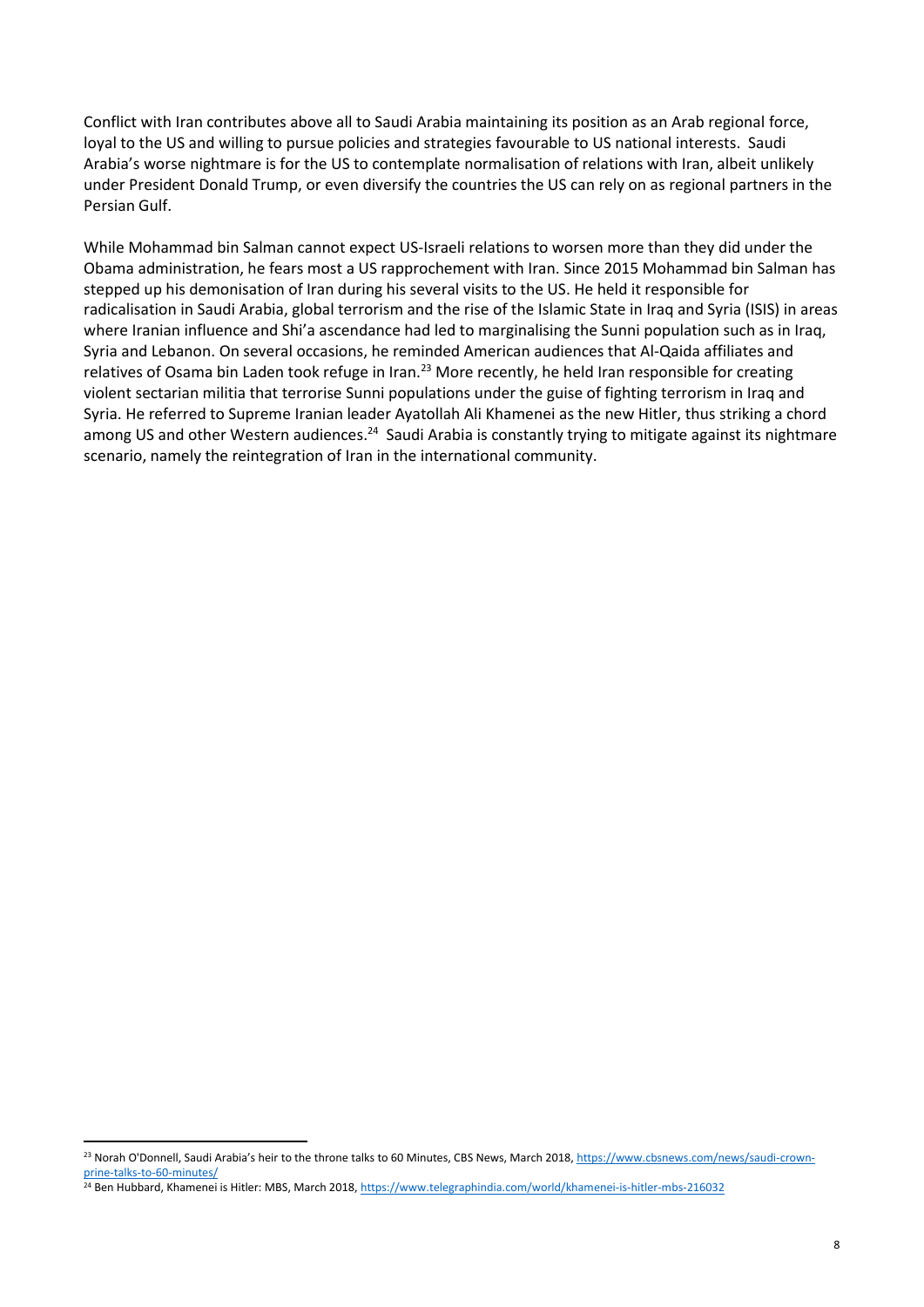#### **Religion and Geopolitics in Iranian Foreign Policy**

Dr Edward Wastnidge<sup>25</sup>

Saudi Arabia and Iran, as key power brokers in the Middle East, continue to couch their bilateral relations in antagonistic terms as they chafe against each other in a battle for influence in the region. Characterising this rivalry in the purely sectarian terms of a deep-rooted Sunni-Shi'a enmity is simplistic and fails to understand the complex geopolitical dynamics at play. However, for the Islamic Republic, Iran's religious identity as the pre-eminent 'Shi'a power' gives it a means of influence and co-optation over its co-religionists. A key element of building such relationships is its transnational religious networks which form the basis of much of its cultural and religious diplomacy work.

#### **Religion, justice and contemporary Iranian foreign policy**

Iran's commitment to the core revolutionary themes of 'justice', 'resistance', and the cultivation of Shi'a networks act as a continual thread in its foreign policy since the revolution. While high-level diplomacy relating to Iran is often cast in terms of its elected President and their own foreign policy outlooks,<sup>26</sup> this only tells part of the story, with the religious networks and cultural outreach work fostered by the Islamic Republic abroad coming under the purview of the Supreme Leader.

Iran's ability to make use of its transnational links to Shi'a communities has been aided by regional developments, most notably the ouster of Saddam Hussein and coming to power of a friendly government in Iraq. Iran's position as the Shi'a metropole gives it the ability to make use of its transnational religious networks as and when they serve its national interests. This has long been the case in its sponsorship of Hizballah, and also in the religious justification seen in taking the fight to Daesh in Syria and Iraq. Iran sees itself and by extension Shi'a communities it has ties with, as a victim of sectarianism in the region. The Islamic Republic has tied this fight to its long-standing resistance narrative, and thus carrying out its own 'war on terror' in the face of the Sunni 'takfiri' threat.<sup>27</sup> Resistance to Israeli and Western aims in the region, support for the Palestinian cause, and protection of the Shi'a draw on ideas of 'justice' and which form part of the Islamic Republic's constitutionally-defined foreign policy objectives,<sup>28</sup> which seek to give support to the oppressed.

#### **Religious networks**

 $\overline{a}$ 

Having abandoned the active export of the Islamic revolution in the 1980s, Iran went on to invest in building its diplomatic and religious infrastructure, expanding its religious outreach activities across the Shi'a world, drawing on its position as something of a Shi'a metropole in a demonstration of its growing soft power. This, in combination with the repression of Iraqi Shi'a until the removal of Saddam Hussein, meant that Iranian centres of religious learning, most notably Qom, came to rival and in some cases overtake the traditional Shi'a centre of Najaf in Iraq, though the balance has been redressed somewhat in recent years.<sup>29</sup> Iran's transnational religious linkages help to provide legitimacy for Iran's actions in terms of its activities in the region. This can be seen in its application of a religious overlay in its active military engagements in Iraq and

<sup>26</sup> See, for example: Shahram Akbarzadeh and Dara Conduit (Eds.), Iran in the World:

<sup>28</sup> Article 3.16 of Constitution of the Islamic Republic of Iran (in Persian), available online at:

[http://www.moi.ir/Portal/File/ShowFile.aspx?ID=ab40c7a6-af7d-4634-af93-40f2f3a04acf.](http://www.moi.ir/Portal/File/ShowFile.aspx?ID=ab40c7a6-af7d-4634-af93-40f2f3a04acf) English version available online at: [https://www.constituteproject.org/constitution/Iran\\_1989.pdf?lang=en](https://www.constituteproject.org/constitution/Iran_1989.pdf?lang=en)

<sup>&</sup>lt;sup>25</sup> Dr Edward Wastnidge is Lecturer in Politics and International Studies at the Open University where he is also the Director for the International Studies programme. He holds a PhD in Middle Eastern Studies from the University of Manchester. His main research interests concern the politics and international relations of the Middle East and Central Asia, with a particular focus on contemporary Iranian politics and foreign policy. His current research explores the intersection of ideas and foreign policy, soft power, cultural and religious diplomacy, and the role of identity in international relations. His monograph Diplomacy and Reform in Iran was published in 2016.

President Rouhani's Foreign Policy, 2016, (Basingstoke: Palgrave MacMillan:*;* Maaike Warnaar, Iranian Foreign Policy during Ahmadinejad: Ideology and Actions, 2013 New York: Palgrave MacMillan; Edward Wastnidge, Diplomacy and Reform in Iran: Foreign Policy under Khatami, 2016, London: I.B. Tauris.

<sup>&</sup>lt;sup>27</sup> Edward Wastnidge, 'Iran's own 'War on Terror': Iranian foreign policy towards Syria and Iraq during the Rouhani Era, in Luciano Zaccara (ed) The Foreign Policy of Iran under President Hassan Rouhani (Palgrave MacMillan, forthcoming 2019).

<sup>29</sup> Ali Mamouri, 'Competition Heats Up Between Qom, Najaf', *Al Monitor*, May 2013[: https://www.al-monitor.com/pulse/originals/2013/05/qom](https://www.al-monitor.com/pulse/originals/2013/05/qom-najaf-anxiety-competition-shiite.html)[najaf-anxiety-competition-shiite.html](https://www.al-monitor.com/pulse/originals/2013/05/qom-najaf-anxiety-competition-shiite.html)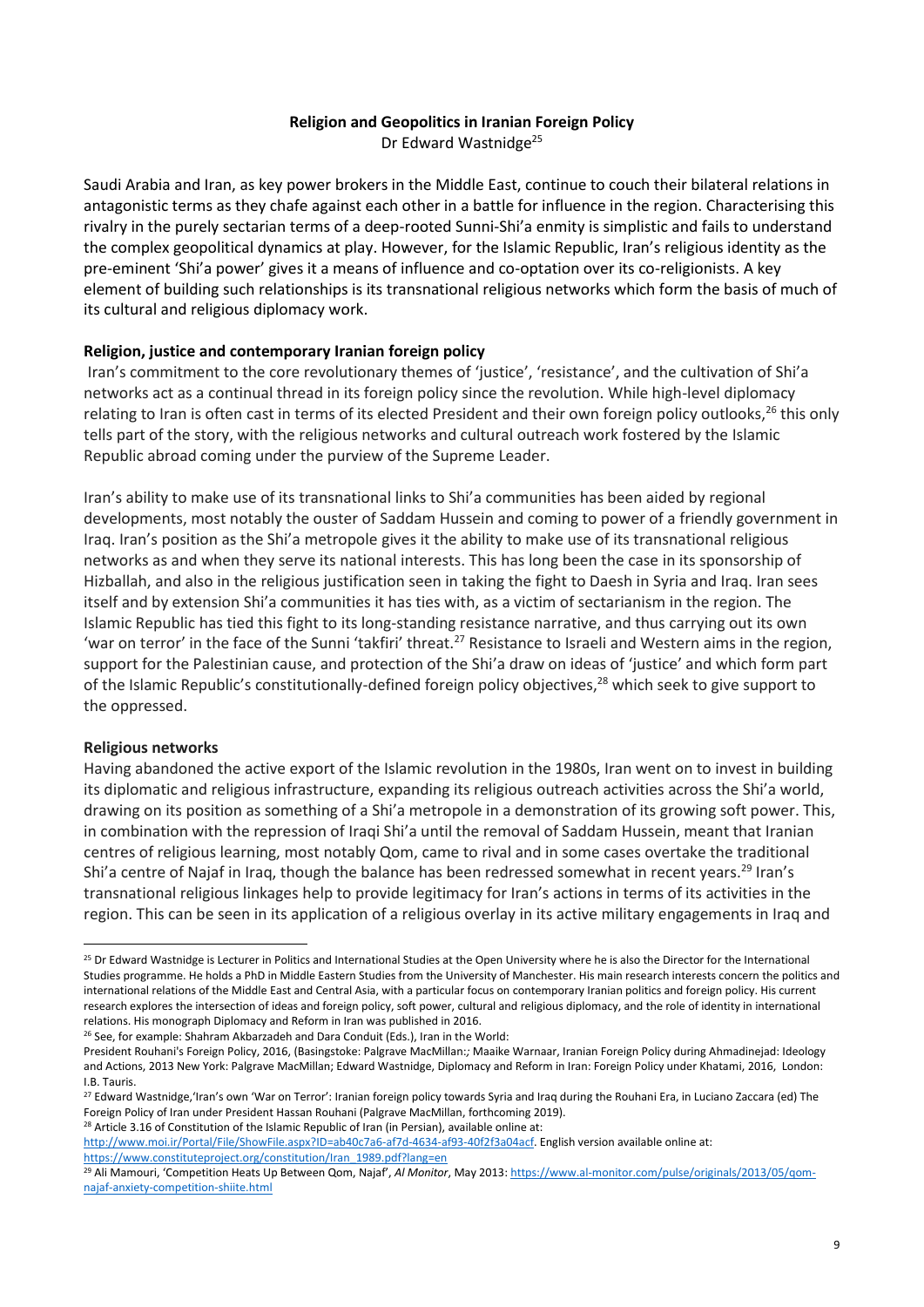Syria, such as through the channelling of 'shrine defenders' to conflict zones from Shi'a communities in the region.<sup>30</sup> This gives Iran a significant role among Shi'a communities that it can utilise to enhance its standing among its co-religionists.<sup>31</sup>

Iran has historical ties to Iraqi Shi'a which go back to long-standing religious and familial ties with shrine cities in southern Iraq, most notably Najaf and Karbala. The latter, being the site of the martyrdom of the third Shi'a imam, Hussein, carries great significance to Shi'a worldwide and symbolises the fight against oppression and unjust rulers which has proved so foundational to the Islamic Republic's revolutionary message. These ties were also strengthened through political sanctuary provided by the Islamic Republic to Shi'a opposition fleeing Saddam. Similarly, the religious links with Lebanese Shi'a are well-documented and go back centuries, as do religious ties to the Shi'a populations in Bahrain, India, Pakistan and Afghanistan.<sup>32</sup> The centrality of Iran in the Shi'a world can be seen in the cosmopolitan nature of Qom - the centre of Iranian religious learning. Here students and clerics from across the world attend its various seminaries, and then go back to their own countries having earned their religious education in Iran, further cementing ties.

However, this transnational network not only comprises traditional 'religious' activities affiliated to the *hawza* but also involves the educational and diplomatic missions undertaken abroad by the Iranian government. The transnational linkages that Iran has as a result of its position as religious hub are used as vector to enhance diplomatic relations and deepen ties with communities across the Shi'a world, acting as an enhancer of its soft power.<sup>33</sup> This work is carried out through various parastatal organisations, such as the Ahl ul-Bayt World Assembly, Islamic Culture and Relations Organisation (ICRO) and the Imam Khomeini Relief Foundation (*Emdad*). The Ahl ul-Bayt grouping brings Shi'a scholars and religious leaders from around the world together every four years for a conference in Tehran.<sup>34</sup> The ICRO direct Iran's cultural diplomacy and employ its cultural attaches abroad – they have a flexible remit in terms of their cultural outreach,  $35$  though much of its work is done in the religious sphere. *Emdad*, <sup>36</sup> as one of Iran's largest charitable foundations, carries out development work primarily inside Iran, but also has an active international operation providing development assistance to Muslim communities worldwide.

Iran thus has a multiplicity of networks which draw on its position as a centre of Shi'a learning and influence, and which allow it to harness an identity-based narrative that finds a practical utility in both its soft and 'hard' engagements in the region. Its position as a Shi'a metropole gives it a means of influence among Shi'a worldwide, with its cultural and religious outreach work further reinforcing ties to these communities.

**<sup>.</sup>** <sup>30</sup> Wastnidge, *Iran's own 'War on Terror'*

<sup>&</sup>lt;sup>31</sup> For an example of how this translates into positive views of Iran's regional role among Iraqi Shia, see Fotini Christia, Elizabeth Dekeyser, and Dean Knox, 'To Karbala: Surveying Religious Shi'a from Iran and Iraq', *MIT Political Science Department Research Paper,* No. 2016-39. 2016

<sup>32</sup> See, for example, Sabrina Mervin (ed), *The Shi'a Worlds And Iran* 2010, London: Saqi Books: London.

<sup>33</sup> Edward Wastnidge, 'The Modalities of Iranian Soft Power – from Cultural Diplomacy to Soft War', *Politics*, Vol. 35, issue 3-4. 2015.

<sup>34</sup> See website of the Ahl ul-Bayt World Assembly:<http://www.ahl-ul-bayt.org/en/introducing-the-assembly>

<sup>35</sup> Wastnidge, *The Modalities of Iranian Soft Power*

<sup>&</sup>lt;sup>36</sup> See website of the Imam Khomeini Relief Foundation[: https://portal.emdad.ir/](https://portal.emdad.ir/)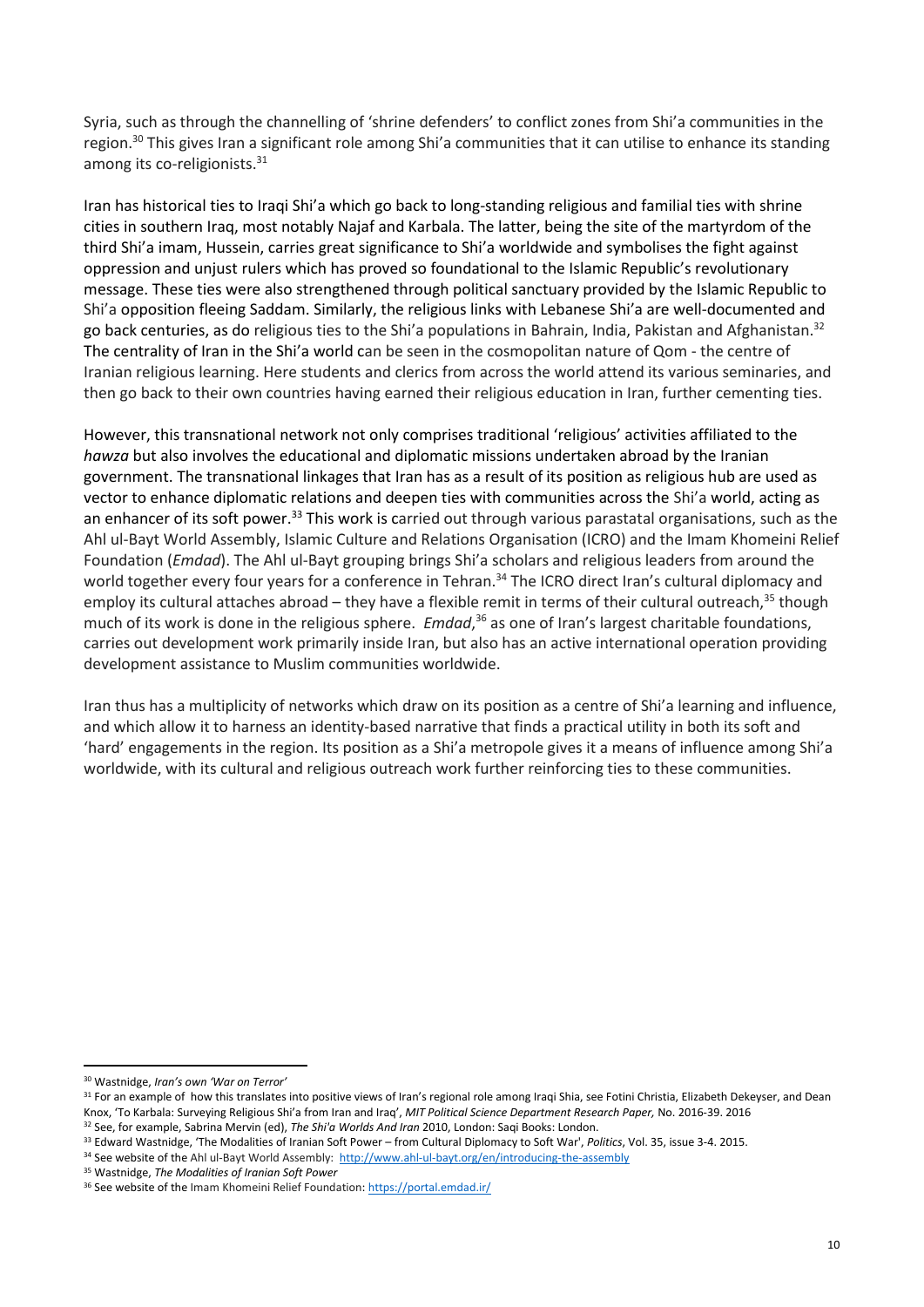#### **Sectarianized Geopolitical Contests and the Rise of Armed Sectarian Nonstate Actors Bassel F. Salloukh<sup>37</sup>**

The rise of armed sectarian nonstate actors (NSAs) is one of the main consequences of the grand Saudi-Iranian contest over regional dominance unleashed in the wake of the 2003 US invasion and occupation of Iraq.<sup>38</sup> Albeit this contest predated the popular uprisings, its sectarianization<sup>39</sup> after the uprisings led to the 'return of the weak Arab state<sup>'40</sup> and the concomitant rise of sectarian, ethnic, or tribal non-state actors. Whether in Iraq, Lebanon, Libya, Syria, or Yemen local and transnational nonstate actors have assumed paramount domestic and geopolitical roles.

Two kinds of NSAs emerged as a consequence of this sectarianization of geopolitical contests: 1) armed, local or transnational, NSAs operating in a proxy capacity to advance the geopolitical interests of their regional patrons; and 2) others that pursue strictly local objectives but are nevertheless supported by regional states in a bid to accumulate more geopolitical capital. Hizballah, the plethora of groups organized in Iraq's Popular Mobilization Units (PMU), and other NSAs in Syria and Libya are examples of the former type. The relationship between Iran and the Houthis in Yemen exemplifies the latter, however.

This explosion of local and transnational armed nonstate actors as a result of the return of the weak Arab state underscores another trend in regional dynamics: the changing nature of the system's permeability, a process that began in earnest before the popular uprisings of 2011, but which has since intensified. The regimeinduced, top-down, state-building permeability of the 1950s and 1960s, $41$  driven by Arab nationalist ideology, is replaced by a bottom-up state-destroying permeability driven by sectarian nonstate actors.

This new kind of permeability expressed by transnational nonstate actors is bound to complicate future prospects for state rebuilding in the Arab world in at least two ways.

- 1) Demands for greater local autonomy by ethnic, tribal, or sectarian groups may have become irreversible and cannot be ignored any longer.
- 2) The type of post-war state that will emerge in Libya, Yemen, or even Syria, may be captured by different NSAs vying for the political economic and ideological control of ethnic, sectarian, or tribal parts of the population – much like the one that exists in Lebanon, or has been emerging in Iraq since 2003.

Given the destructive local and transnational roles played by armed sectarian nonstate actors, two kinds of bargains, at both the domestic and regional levels, are required to restore a modicum of political stability in post-war reconstituted states. First, there must be democratic power-sharing arrangements that cross-cut sectarian, ethnic, and tribal cleavages with interest-based ones, whether along regional or socioeconomic lines. Only this will launch the difficult process of peacebuilding, and state building and rebuilding, along a democratic path, thus reversing the erosion of the state's ideological and infrastructural capabilities.

Second, there must be a grand regional geopolitical bargain identifying or acknowledging spheres of influence among the main international and regional actors vying for influence in the Middle East as a means of reducing fear and perception of nefarious intent. This is especially true for Saudi Arabia and Iran. Describing the contest

<sup>37</sup> Bassel F. Salloukh is Associate Professor of Political Science at the Lebanese American University (LAU) in Beirut. His recent publications include the co-authored *The Politics of Sectarianism in Postwar Lebanon* (Pluto Press, 2015), "The Arab Uprisings and the Geopolitics of the Middle East" in *The International Spectator* (June 2012), the co-authored *Beyond the Arab Spring: Authoritarianism and Democratization in the Arab World* (Lynne Rienner Publishers, 2012), and the co-authored article "Elite Strategies, Civil Society, and Sectarian Identities in Postwar Lebanon" in *International Journal of Middle East Studies* (November 2013). His current research looks at post-conflict power-sharing arrangements, the challenge of reassembling the political orders and societies of post-uprisings Arab states, and the geopolitics of the Middle East after the popular uprisings.

<sup>38</sup> Bassel F. Salloukh, The Arab Uprisings and the Geopolitics of the Middle East, *The International Spectator* 48, June 2013: 32-46.

<sup>39</sup> Nader Hashemi and Danny Postel, eds. 2017, *Sectarianization: Mapping the New Politics of the Middle East.* New York: Oxford University Press <sup>40</sup> Bassel F. Salloukh, 2017, Overlapping Contests and Middle East International Relations: The Return of the Weak Arab State, *PS: Political Science and Politics* 50: 660–63.

<sup>&</sup>lt;sup>41</sup> Rex Brynen, Permeability Revisited: Reflections on the Regional Repercussions of the al-Aqsa Intifada, in Bassel F. Salloukh and Rex Brynen (ed.), 2004, Persistent Permeability? Regionalism, Localism, and Globalization in the Middle East, London: Ashgate Publishing Limited, 125–48.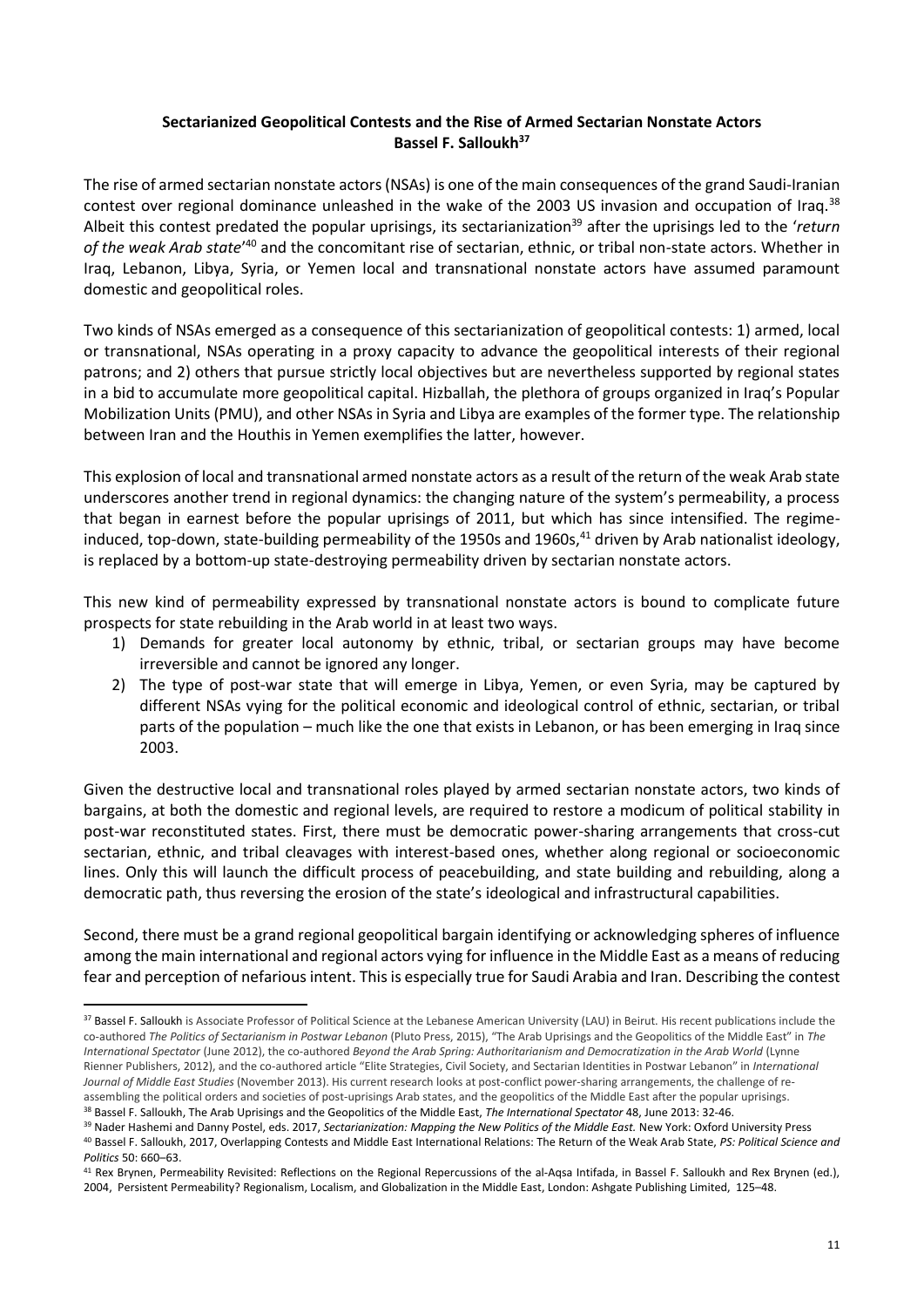between Iran and Saudi Arabia in existential or sectarian terms misses each state's real security concerns. Riyadh views Tehran in offensive realist terms. By contrast, Iran considers itself engaged in a defensive realist confrontation with Israel, Saudi Arabia, and the United States. From this perspective, transnational sectarian armed nonstate actors are instruments in Iran's strategy to escape its regional isolation and deter potential American or Israeli attacks. Refusing to recognize Tehran's newfound role in the Middle East and real geopolitical interests is a recipe for more wars in the region. By the same token, Saudi Arabia exerts substantial political influence in Lebanon, Iraq, and parts of post-war Syria as a balance to Iran's overwhelming position in these crucial states. Moreover, Yemen will always remain Saudi Arabia's security backyard. Consequently, Tehran may have to roll back its military and political engagement in Yemen – to alleviate Riyadh's fears – in exchange for its reintegration into the system of regional states.

Only these dual bargains can help extricate the Middle East from the domestic and regional security dilemmas that have proliferated since the sectarianization of geopolitical contests after the popular uprisings.<sup>42</sup>

<sup>42</sup> Marc Lynch, The New Arab Order: Power and Violence in Today's Middle East, *Foreign Affairs* 97, 5, September/October 2018, 116-126.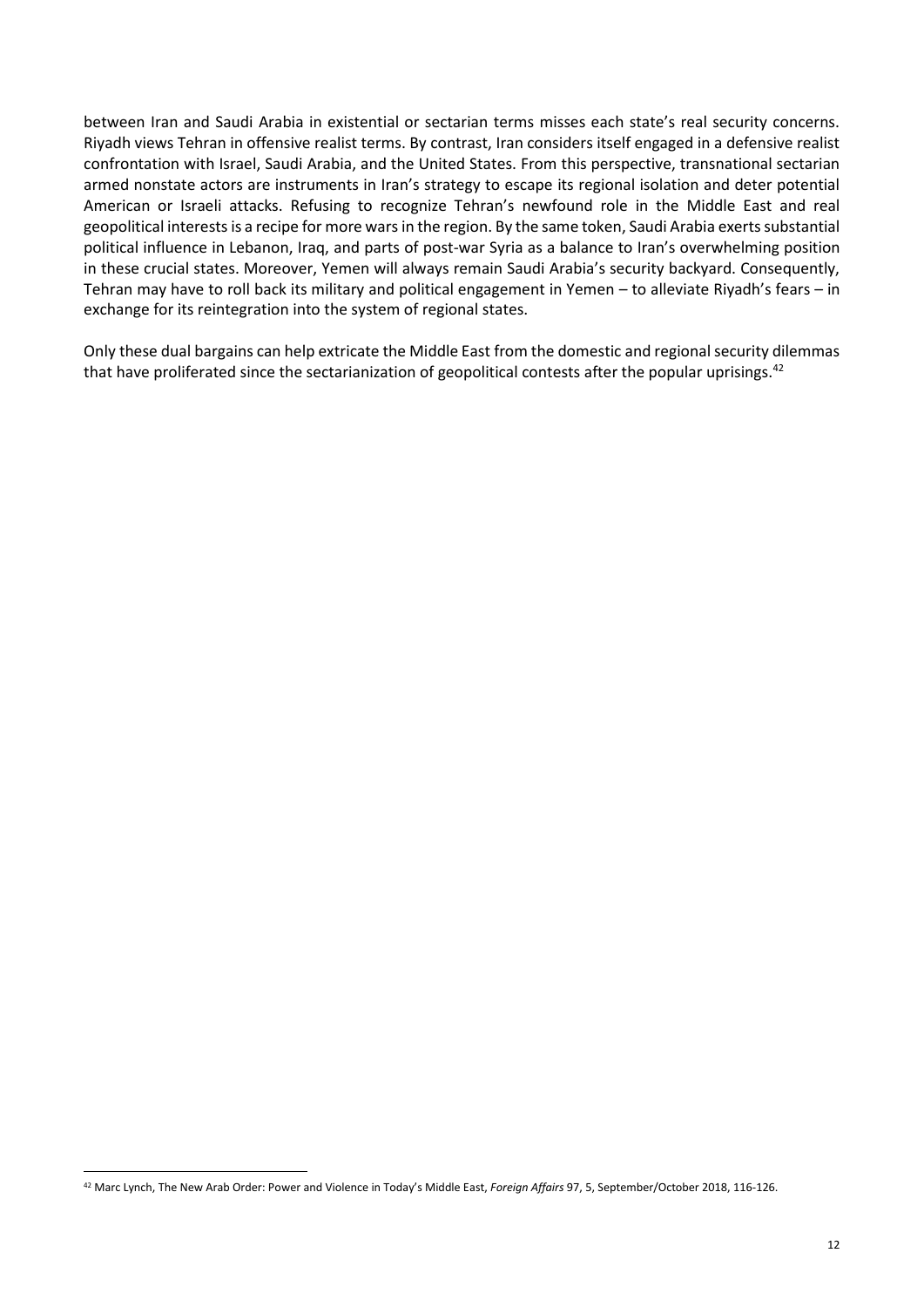#### **Iraq and** *Muhasasa Ta'ifia***; the external imposition of sectarian politics** Professor Toby Dodge<sup>43</sup>

In the aftermath of invasion and regime change in 2003, Iraq's political field was deliberately and overtly restructured around an informal version of consociationalism, the *Muhasasa Ta'ifia* (sectarian apportionment) system. This exclusive elite pact was designed to empower people and parties who claimed to be acting as representatives of three allegedly distinct communities, Shi'a, Sunni and Kurd.<sup>44</sup> The empowerment of those wielding sectarian rhetoric left Iraq with a post-invasion civil war, endemic corruption, institutional weakness and the widespread alienation of the populous from the governing elite.

The planning for the *Muhasasa Ta'ifia* system was done in the early 1990s, by a disparate group of exiled Iraqi politicians. It was then imported into the country, along with those exiles that went on to form Iraq's new ruling elite, under American force of arms. At various points in its history, the functioning of the *Muhasasa Ta'ifia* has been defended and extended by US, Iranian and Saudi Arabian intervention.

#### **The System**

**.** 

Plans for the *Muhasasa Ta'ifia* system were agreed upon by the Iraqi opposition at a conference in October 1992. Here a number of councils and committees were established to act as a government-in-waiting. Most importantly, positions on these governing bodies were allocated according to the 'Salah al-Din principles', with a 'virtual census' upon dividing jobs according to the conference's assessment of the percentage of the population that were Shi'a, Kurdish and Sunni.<sup>45</sup> An assertion of religious and ethnic identities was placed at the centre of this agreement. The seven major parties that came to dominate Iraqi politics post - 2003 were the Kurdistan Democratic Party, the Patriotic Union of Kurdistan, the Iraqi National Council, the Iraqi National Accord, the Supreme Council for Islamic Revolution in Iraq, the Dawa Islamic Party and the Iraqi Islamic Party. They all agreed to work within the *Muhasasa Ta'ifia* to solidify and expand their grip on Iraq.

In June and July 2003, the Coalition Provisional Authority, the American civilian body running the occupation of Iraq, created the Iraq Governing Council, (IGC) the first political body after regime change designed to represent the Iraqi population during the occupation. The predominance of a sectarian understanding of Iraq was so strong that the process of its formation was an act of ethno-sectarian balancing.

The seven parties that formed the majority of the ICG's membership were then given the job of picking ministers to run Iraq's government. Not only had the *Muhasasa* system been used to pick Iraq's first post-2003 governing body, it had given economic power to those parties promoting ethno-sectarian division. Each party appointed Ministers who controlled the resources and payroll of their ministries, accelerating the sacking of existing civil servants, justified through de-Ba'athification, whilst hiring those linked to their parties and the sectarian communities they claimed to represent.

After the IGC was formed in 2003, during the interim government of 2004, and after each national election in 2005, 2010, 2014 and most recently in 2018, the *Muhasasa* system has dictated that ministries and their resources were awarded to the ethno-sectarian parties in governments of national unity. Each party has used its ministers to exploit government resources. They expand government payrolls to employ their members and followers. As a result, access to government employment, dominant in the Iraqi job market, is

<sup>&</sup>lt;sup>43</sup> Professor Toby Dodge is a professor in the International Relations Department at the London School of Economics and Political Science. He is also Research Director for Iraq, in the DFID funded Conflict Research Programme. His main areas of research include the comparative politics and historical sociology of the Middle East, the politics of intervention, the evolution of the Iraqi state and state-society dynamics and political identities in Iraq. His publications include Inventing Iraq: The failure of nation building and a history denied (2003), Iraq's Future: The Aftermath of Regime Change and Iraq: From War to a New Authoritarianism (2013).

<sup>44</sup> On exclusive elite pacts see Stefan Lindemann, 'Do inclusive elite bargains matter? A research framework for understanding the causes of civil war in Sub-Saharan Africa', Crisis States Discussion Paper 15, Crisis States Research Centre, LSE, February 2008[, http://www.lse.ac.uk/international](http://www.lse.ac.uk/international-development/Assets/Documents/PDFs/csrc-discussion-papers/dp15-Do-Inclusive-Elite-Bargains-Matter.pdf)[development/Assets/Documents/PDFs/csrc-discussion-papers/dp15-Do-Inclusive-Elite-Bargains-Matter.pdf.](http://www.lse.ac.uk/international-development/Assets/Documents/PDFs/csrc-discussion-papers/dp15-Do-Inclusive-Elite-Bargains-Matter.pdf) On its application to Iraq see Toby Dodge, Iraq; from war to a new authoritarianism, 2012, Abingdon: Routledge, 2012.

<sup>45</sup> Ibrahim Nawar, 'Untying the Knot', *Al-Ahram Weekly*, No. 625, February 2003[, http://weekly.ahram.org.eg/archive/2003/625/sc5.htm.](http://weekly.ahram.org.eg/archive/2003/625/sc5.htm)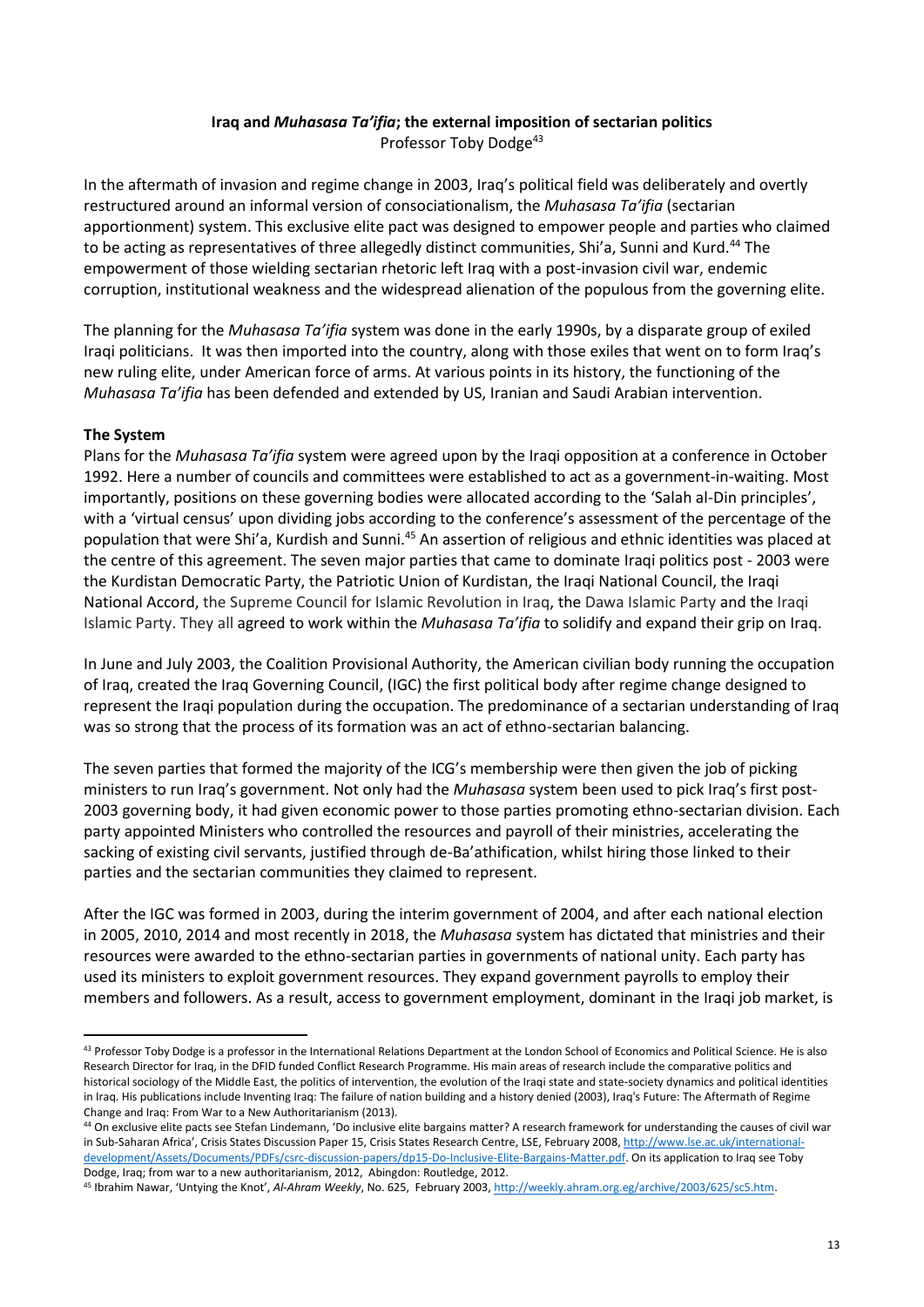only guaranteed by pledging alliance to one of the political parties promoting the *Muhasasa* system. Iraqis seeking government jobs are interpolated as members of exclusive ethno-sectarian communities, Sunni, Shi'a or Kurd. The extent of this practise can be seen in the rapid growth of the state payroll that swelled from 850,000 employees a year after regime change to between seven and nine million in 2016.

#### **The external players**

Although the US and their formerly exiled allies set up and imposed the *Muhasasa Ta'ifia* system, both Iran and Saudi Arabia have at times intervened to ensure it works in their interests. Major General Qassem Suleimani, the Commander of the Quds Forces of Iran's Revolutionary Guard, is the central coordinator of Iran's presence in Iraq. Dr Mowaffak al-Rubaie, Iraq's former National Security Adviser, has proclaimed that Suleimani is 'the most powerful man in Iraq without question. Nothing gets done without him'.<sup>46</sup> Suleimani has been in Baghdad and actively involved in the process of government formation in 2006, 2010, 2014 and 2018. Of equal importance, he has been central in defending the *Muhasasa* system when it has been in crisis, during the 'Charge of the Knights' in 2008, the strong showing of the anti-*Muhasasa, Iraqiyaa* coalition, in the 2010 elections and in the aftermath of the fall of Mosul to the Islamic State in 2014. Clearly, Iran sees *Muhasasa* as the best vehicle for empowering its client Shi'a Islamist parties and keeping the Iraqi state weak enough to secure its own interests.

Saudi Arabia's role in Iraq has been more informal and covert. Initially, Saudi intervention was constrained by a strong American presence. Support for the post-war insurgency and one side in the civil war came from senior religious figures in the kingdom, with societal actors supplying resources and encouraging a sizeable number of Islamic radical 'Jihadi tourists' to fight and die in Iraq.

However, in the run- up to the second election of 2005, the Saudi government leant its considerable financial support to establishing a specifically Sunni electoral coalition, *Jabha al-Tawafuq al-Iraq* (the Accord Front). This coalition successfully mobilised the Sunni section of Iraqi society, interpolating them specifically as Sunnis and juxtaposing them against the Shi'a and Kurdish sections of society, integrating them into the *Muhasasa Ta'ifia* system as minority players.

#### **Conclusions**

The dominance of Iraq's political field by the *Muhasasa Ta'ifia* system has greatly weakened the Iraqi state, while the widespread political and personal corruption it encourages has reduced the state's ability to deliver public goods. From at least 2015 onwards, this has produced a large protest movement within Iraqi society, calling for the removal of religion from politics and the creation of a civic state. It is this popular alienation that led to such a low electoral turn out in the May 2018 elections. However, parties that have benefitted from *Muhasasa* have simply ignored popular pressure for change and formed yet another government using the system. In doing so, they were strongly supported by both the United States and Iran.

<sup>1</sup> <sup>46</sup>Martin Chulov, Qassem Suleimani: the Iranian General "Secretly Running" Iraq, *The Guardian*, July 2011, [http://www.guardian.co.uk/world/2011/jul/28/qassem-suleimani-iran-iraq-influence.](http://www.guardian.co.uk/world/2011/jul/28/qassem-suleimani-iran-iraq-influence)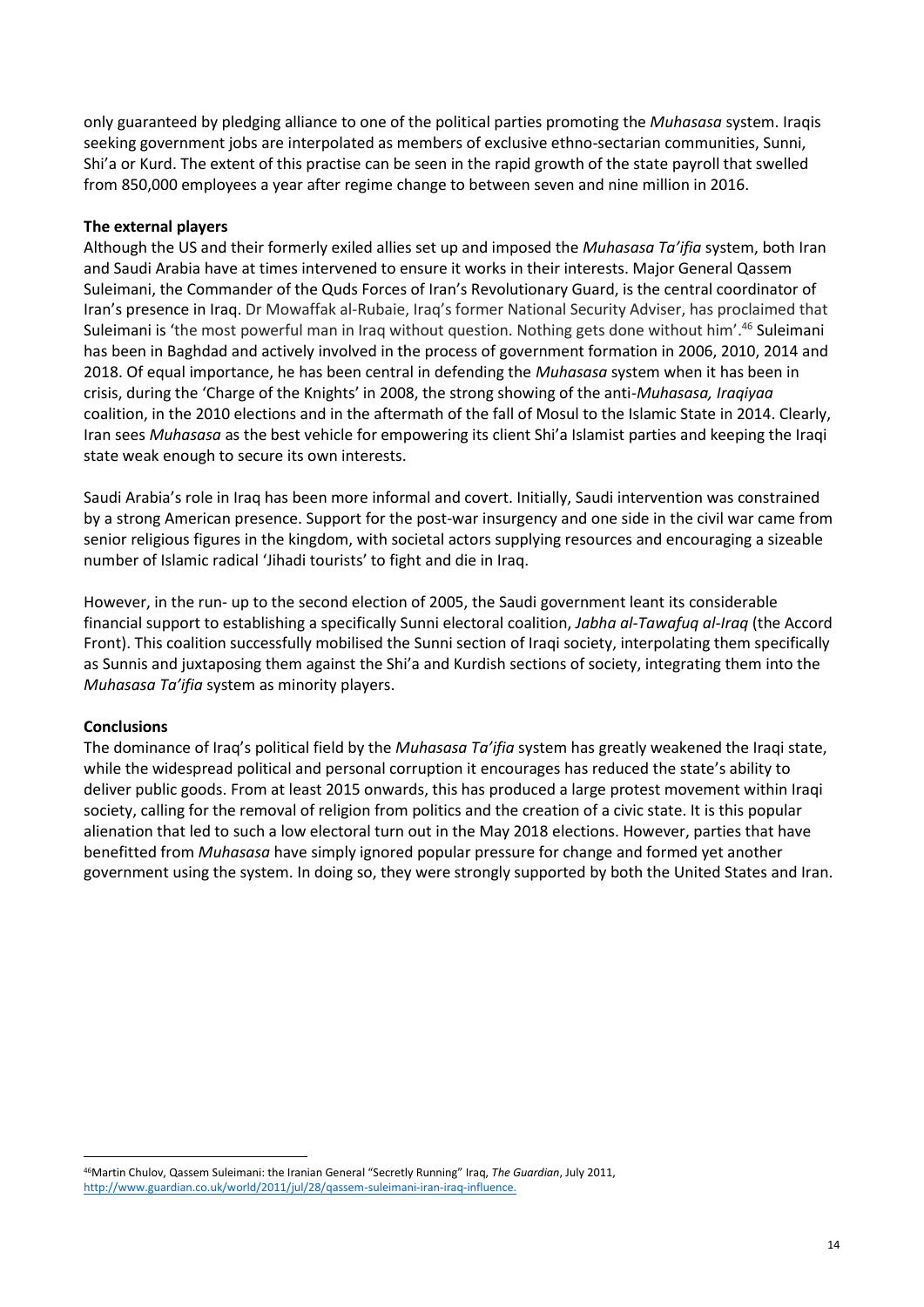#### **The different risks of Saudi and Iranian aid to Lebanon**

Dr Hannes Baumann<sup>47</sup>

Lebanon is a battleground of Saudi-Iranian rivalry. Both provide aid. While Iranian aid to Hizballah creates a military fighting force, Saudi aid is notable for its economic impact. Iranian aid is already widely discussed<sup>48</sup> so this article will focus on the risk of Lebanon's over-dependence on Saudi development aid funding.

The goal of Hizballah's network of religious institutions, schools, youth associations, health clinics, women's associations and of course its military wing is to build a 'resistance society'. The all-encompassing range of services offered to Lebanon's majority Shi'a community entrenches sectarianism. Hizballah funding is necessarily opaque.<sup>49</sup> Iran is said to fund Hizballah through cash and charities, training and logistical support. Bashar al Assad's Syria is a crucial geographic conduit for Iranian aid, which goes a long way to explaining the movement's support for the regime's survival. Another source of funding is from wealthy Shi'a donors within Lebanon and the overseas diaspora. Finally, Hizballah allegedly runs various licit and illicit business ventures inside and outside of Lebanon. Recent media reports suggested that the movement is facing financial difficulties due to the cost of fighting in Syria and Iran's economic difficulties in the face of renewed US sanctions.<sup>50</sup>

In the 1980s, Rafiq Hariri emerged as the main conduit of the Kingdom's aid to Lebanon. After Hariri's assassination in 2005 his son and current Prime Minister, Saad Hariri took over. Saad Hariri pursued no holistic goal such as 'resistance society'. Hariri did not overcome political fragmentation within his own Sunni community as Hizballah did among the Shi'a, he simply put himself at the head of the disparate communal scene. The Hariri Foundation's schools and health centres have played a role in parliamentary elections since 2000. Hariri became a typical confessional political boss, furnished with extraordinary resources through his own wealth and Saudi largesse. Saad Hariri's military ambitions appear to have been limited to funding a largely ineffective force run under the guise of a private security company.<sup>51</sup>

Riyadh did not just sponsor Hariri's clientelism but also Lebanon's Central Bank. In the midst of the Israeli war with Lebanon in 2006, Saudi Arabia and Kuwait deposited \$1.5 billion to support the Beirut Central Bank's currency chest. In 2008 the Central Bank received another \$1 billion from Saudi Arabia. These funds proved vital to the maintenance of the Lebanese pound's peg to the dollar, which has been in place since 1997 but has come under increasing pressure. In 2017 Lebanon's government debt stood at 153 per cent of GDP, the third highest rate in the world. Its current account deficit of 25 per cent of GDP was also among the highest globally. The country needs to constantly attract capital inflows to maintain the peg. But why do investors keep pouring money into this questionable financial proposition? A 2008 IMF working paper found that Lebanese investors perceive an 'implicit -guarantee' by donors – and Saudi Arabia has historically been the most prolific among them.<sup>52</sup> The expectation that Saudi Arabia and other Gulf states would provide funds to stabilise the currency during a crisis has helped the country weather a succession of financial storms.

<sup>&</sup>lt;sup>47</sup> Dr Hannes Baumann is a lecturer at the University of Liverpool. His research interests are in international political economy, development, and the politics of ethnicity and nationalism. His current research project is the first comprehensive study of the politics of Gulf investment in non-oil Arab states. He is the author of Citizen Hariri: Lebanon's Neoliberal Reconstruction.

<sup>&</sup>lt;sup>48</sup> For an overview of Iran's role in Hizballah's history, see: Augustus Richard Norton, Hizballah: A Short History, 2007, Princeton: Princeton University Press, pp. 29-46. For Hizballah's view on the relationship, see: Naim Qassem, Hizbullah: The Story from within, 2007, London: Saqi: London, pp. 387- 393.

<sup>49</sup> Matthew Levitt, Hezbollah finances: Funding the party of god, Washington Institute for Near East Policy, February 2005, <https://www.washingtoninstitute.org/policy-analysis/view/hezbollah-finances-funding-the-party-of-god>

<sup>50</sup> Ibrahim Bayram, Hezbollah turns to charity amid economic woes, *An Nahar*, August 2018[, https://en.annahar.com/article/847815-hezbollah-turns](https://en.annahar.com/article/847815-hezbollah-turns-to-charity-amid-economic-woes)[to-charity-amid-economic-woes](https://en.annahar.com/article/847815-hezbollah-turns-to-charity-amid-economic-woes)

<sup>51</sup> Borzou Daragahi and Raed Rafei, Private force no match for Hezbollah, *Los Angeles Times*, May 2008, <http://articles.latimes.com/2008/may/12/world/fg-security12>

<sup>52</sup> Axel Schimmelpfennig and Edward H. Gardner, Lebanon - Weathering the perfect storms, *IMF Working Paper*, 08/17, January 2008, <https://www.imf.org/external/pubs/ft/wp/2008/wp0817.pdf>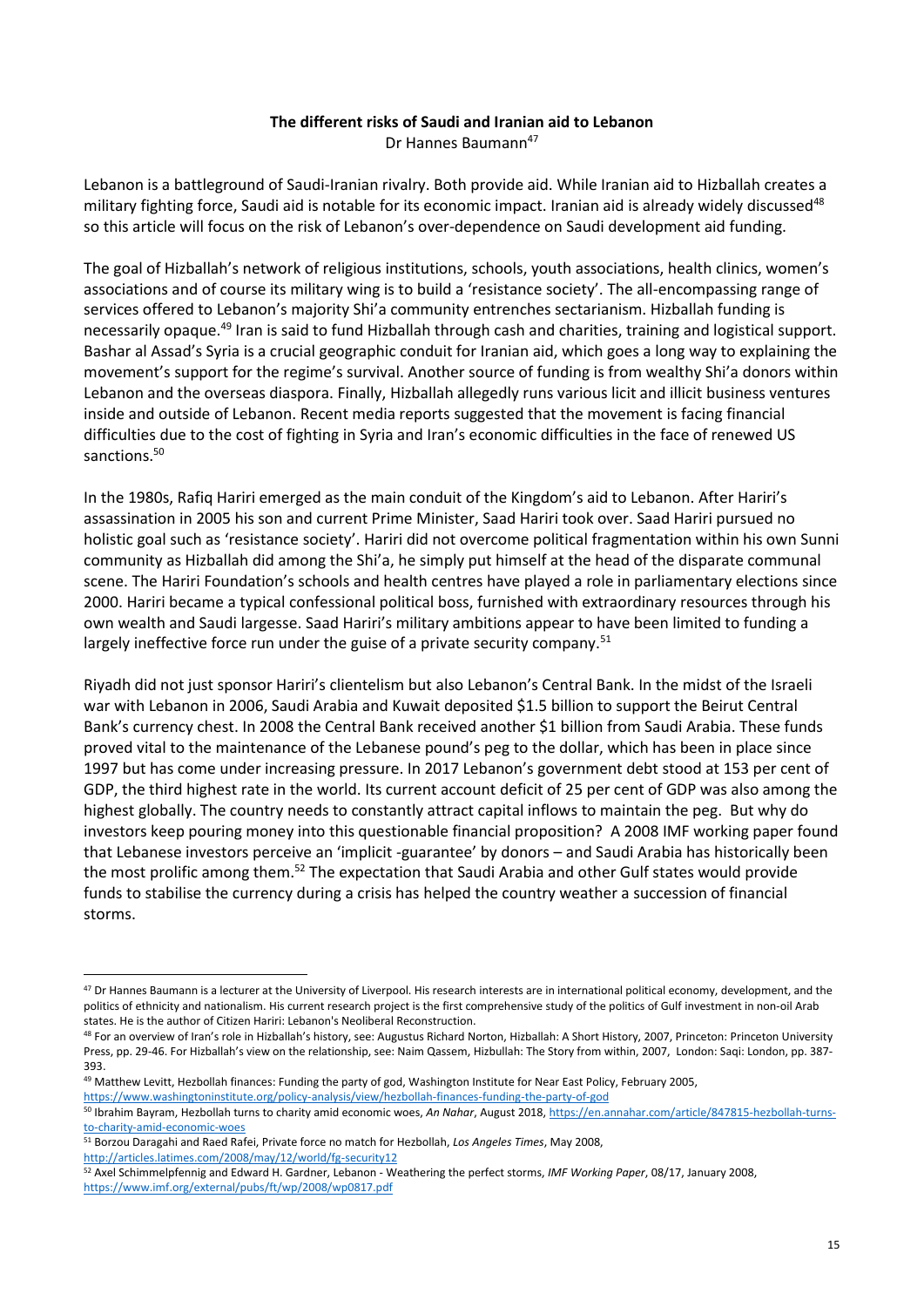A recent weakening of Saudi support for Lebanon's economy therefore puts the country's financial system in grave danger. Hariri seems to have fallen out of favour with Riyadh. His construction company Saudi Oger began to collapse in 2015 after a new guard of Saudi royals under now Crown Prince Mohammad bin Salman slashed state contracts and was wound up in 2017.<sup>53</sup> This eroded Hariri's ability to dole out patronage. Riyadh also created doubt over its commitment to support Lebanon's financial stability when, in February 2016, it withdrew a promised \$3 billion aid package to the Lebanese army over perceived Lebanese government unwillingness to distance itself from Iran.<sup>54</sup> The Lebanese Central Bank had to turn to increasingly adventurous financial 'engineering', at one point offering 40 percent interest on a one-year loan to attract the foreign currency it needed to maintain the dollar peg.<sup>55</sup>

In November 2017, Saudi Arabia brought Lebanon to the brink of both military and economic crisis. Just when Hariri was in Riyadh to ask the Kingdom to support donor conference, the Saudi rulers appeared to strong-arm Prime Minister Hariri into a televised resignation, in which he accused Hizballah of plotting to assassinate him.<sup>56</sup> The episode prompted fears of Riyadh forcing a confrontation of its local clients with Hizballah. Rumours swirled that Riyad was going to impose an economic blockade on Lebanon akin to the action taken against Qatar in 2017. This would have strangled Lebanon's fragile economy. France worked to resolve the political crisis and Riyadh stepped back from the brink. At a donor conference in Paris in April 2018, Saudi Arabia restored a previously pledged credit line of \$1 billion to Lebanon.<sup>57</sup>

To conclude, Saudi and Iranian aid to Lebanon is similar in some respects: Both countries finance the confessional clientelism of local allies. Yet Saudi Arabia also plays a pivotal economic role, creating a different kind of risk. While Iranian weapons increase the danger of military confrontation, Lebanon's dependence on Saudi economic aid means that Riyadh can destabilise the Lebanese financial system at any time.

<sup>53</sup> Matthew Dalton and Nicolas Parasie, With Saudi Ties Fraying, Lebanese Premier's Construction Empire Crumbles, *Wall Street Journal*, November 2017[, https://www.wsj.com/articles/with-saudi-ties-fraying-lebanese-premiers-construction-empire-crumbles-1511519402](https://www.wsj.com/articles/with-saudi-ties-fraying-lebanese-premiers-construction-empire-crumbles-1511519402)

<sup>54</sup> Tom Perry, Laila Bassam, Hezbollah signals no end to Saudi crisis; central bank reassures on currency, *Reuters*, 26 February 2016, [https://uk.reuters.com/article/uk-mideast-crisis-saudi-lebanon/hezbollah-signals-no-end-to-saudi-crisis-central-bank-reassures-on-currency](https://uk.reuters.com/article/uk-mideast-crisis-saudi-lebanon/hezbollah-signals-no-end-to-saudi-crisis-central-bank-reassures-on-currency-idUKKCN0VZ1KO)[idUKKCN0VZ1KO](https://uk.reuters.com/article/uk-mideast-crisis-saudi-lebanon/hezbollah-signals-no-end-to-saudi-crisis-central-bank-reassures-on-currency-idUKKCN0VZ1KO)

<sup>55</sup> The Economist, Lebanon's economy has long been sluggish. Now a crisis looms, August 2018, [https://www.economist.com/middle-east-and](https://www.economist.com/middle-east-and-africa/2018/08/30/lebanons-economy-has-long-been-sluggish-now-a-crisis-looms)[africa/2018/08/30/lebanons-economy-has-long-been-sluggish-now-a-crisis-looms](https://www.economist.com/middle-east-and-africa/2018/08/30/lebanons-economy-has-long-been-sluggish-now-a-crisis-looms)

<sup>56</sup> David Ignatius, Saudi Arabia forcibly detained Lebanon's prime minister, sources say, *Washington Post*, November 2017, [https://www.washingtonpost.com/opinions/global-opinions/saudi-arabia-forcibly-detained-lebanons-prime-minister-sources](https://www.washingtonpost.com/opinions/global-opinions/saudi-arabia-forcibly-detained-lebanons-prime-minister-sources-say/2017/11/10/b93a1fb4-c647-11e7-84bc-5e285c7f4512_story.html?noredirect=on&utm_term=.f855aa7d2a8a)[say/2017/11/10/b93a1fb4-c647-11e7-84bc-5e285c7f4512\\_story.html?noredirect=on&utm\\_term=.f855aa7d2a8a](https://www.washingtonpost.com/opinions/global-opinions/saudi-arabia-forcibly-detained-lebanons-prime-minister-sources-say/2017/11/10/b93a1fb4-c647-11e7-84bc-5e285c7f4512_story.html?noredirect=on&utm_term=.f855aa7d2a8a)

<sup>57</sup> John Irish, Marine Pennetier, Lebanon wins pledges exceeding \$11 billion in Paris, *Reuters*, April 2018[, https://www.reuters.com/article/us](https://www.reuters.com/article/us-lebanon-economy-france/lebanon-wins-pledges-exceeding-11-billion-in-paris-idUSKCN1HD0UU)[lebanon-economy-france/lebanon-wins-pledges-exceeding-11-billion-in-paris-idUSKCN1HD0UU](https://www.reuters.com/article/us-lebanon-economy-france/lebanon-wins-pledges-exceeding-11-billion-in-paris-idUSKCN1HD0UU)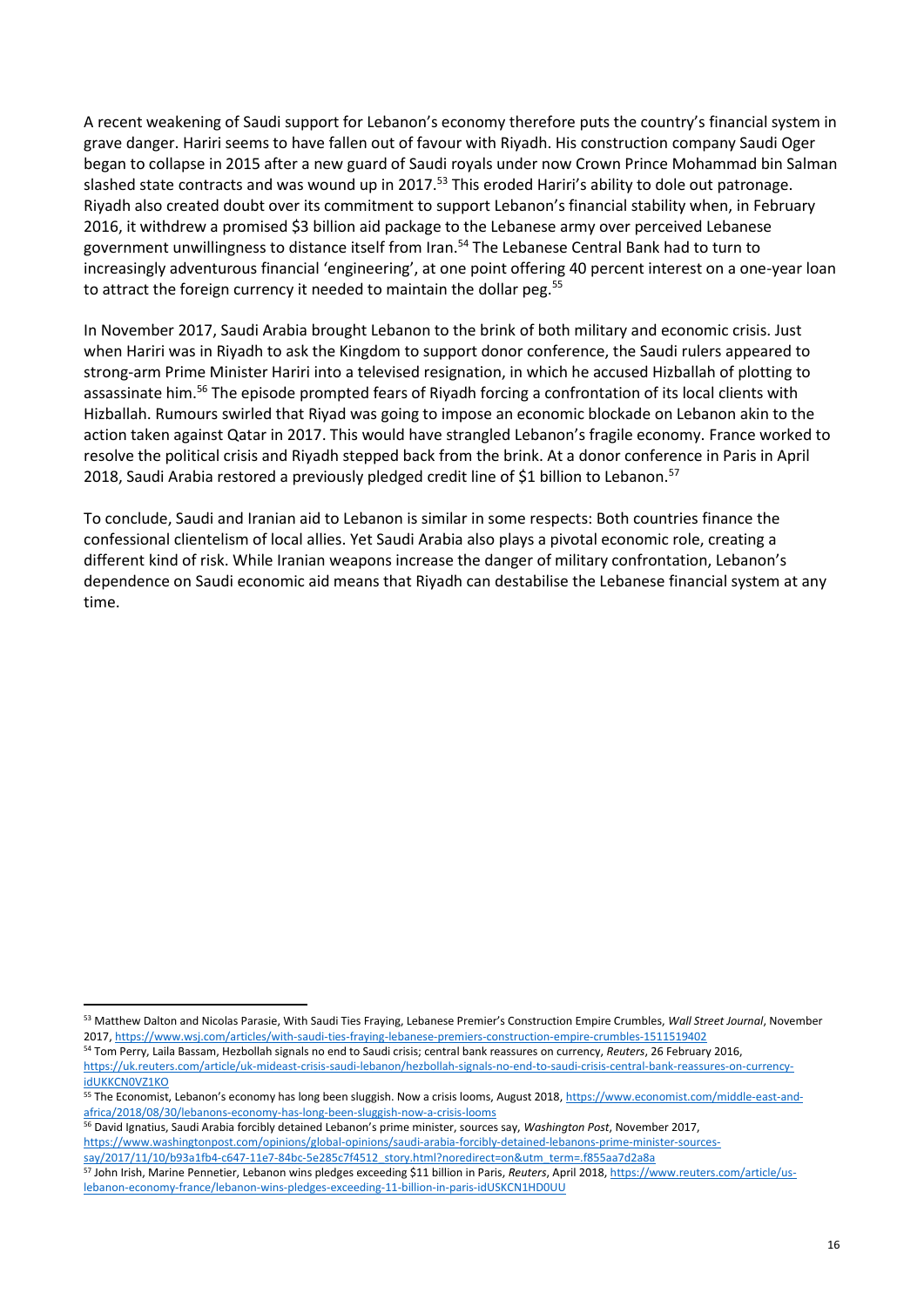#### **Bahrain: The Epicentre of the Saudi-Iranian Rivalry?** Dr Simon Mabon

For many, the archipelago of Bahrain is at the epicentre of the geopolitical and sect-based struggle between Saudi Arabia and Iran. Situated 16 kilometres from the eastern coast of Saudi Arabia, linked by the King Fahd Causeway, and 768 kilometres from the west coast of Iran, with a Sunni minority ruling over a Shi'a majority, it is easy to see how such conclusions are reached. Bahrain's geographic location and demographic makeup mean that political events on the island often take on additional meaning within the context of the rivalry between the island's two more powerful neighbours.<sup>58</sup>

A brief glance at the country's past reveals a history of social unrest and political upheaval, viewed anxiously by many in Manama and Riyadh. These concerns are furthered when coupled with allegations of perfidious Iranian interference across Shi'a communities in Bahrain, long viewed as 5<sup>th</sup> columnists by the Sunni ruling family. Long-standing Iranian claims to Bahrain increase fears amongst regime loyalists. In *Kayhan*, an Iranian newspaper with close links to the government, an editorial suggested that Bahrain remained 'an inseparable part of Iran', dating back to the 18<sup>th</sup> century.<sup>59</sup>

Whilst a history of protest in Bahrain is found far earlier than 1979, there is little doubt that revolutionary fervour in Iran had a dramatic impact on the island. In the years after the revolution, elite military units from Iran provided support to a number of organisations across the region including Hizballah in Lebanon and the Islamic Front for the Liberation of Bahrain, who undertook a *coup d'etat* in 1981. Although ultimately unsuccessful, the group's actions and their Iranian sponsor created conditions that helped the narrative of nefarious Iranian behaviour take hold.

With the apparent rising influence of Shi'a groups across the Middle East, captured by the concept of the 'Shi'a Crescent', $60$  many in Bahrain were concerned about the repercussions for the island's equilibrium amidst shifting geopolitical currents. An unpublished government report documented the extent of such fears:

the marginalization of Sunnīs and the lessening of their role in Bahrain is part of a larger regional problem […] Thus there is a dangerous challenge facing Bahraini society in the increased role of the Shīʿa [and] the retreat of the role of the Sunna in the Bahraini political system; namely, the problem concerns the country's [Bahrain's] national security, and the likelihood of political regime change in the long term by means of the current relationships between Bahrain's Shī'a and all the Shī'a in Iran, Iraq, Saudi Arabia's eastern region, and Kuwait.<sup>61</sup>

When protests began in February 2011, the very survival of the Al Khalifa regime appeared at stake. The protesters were initially driven by a widespread demand for greater political representation and they were quick to stress their non-sectarian nature. As the protests escalated, a regime crackdown began which featured the cultivation of a narrative that positioned Iran as the driving force of unrest.<sup>62</sup>

One month after protests began, the Saudi-led Gulf Cooperation Council forces under the guise of the Peninsular Shield Force, crossed the King Fahd Causeway into Bahrain in support of the government. The force supported the regime's crackdown on opposition movements, in an attempt to prevent increased Iranian involvement on the island, but also to prevent democratic aspirations from spreading into the Eastern Province of the Kingdom of Saudi Arabia. Allegations of Iranian involvement in the uprisings were

<sup>58</sup> Simon Mabon, Saudi Arabia and Iran: Soft Power Rivalry in the Middle East, 2013, London: I.B. Tauris

<sup>59</sup> Simon Mabon, 'The Battle for Bahrain: Iranian-Saudi Rivalry', Middle East Policy

<sup>60</sup> Ian Black, Fear of a Shia full moon, The Guardian, January 2007[, https://www.theguardian.com/world/2007/jan/26/worlddispatch.ianblack](https://www.theguardian.com/world/2007/jan/26/worlddispatch.ianblack)

<sup>&</sup>lt;sup>61</sup> Salah Al-Bandar, 'Al-bah rayn: al-khiyār al-dīmūqrātī wa āliyāt al-iqs a', unpublished report prepared by the Gulf Center for Democratic Development, September 2006), in Justin J. Gengler, 'Royal Factionalism, the Khawalid, and the Securitization of 'the Shi'a Problem' in Bahrain', Journal of Arabian Studies, 3:1, 2013

<sup>&</sup>lt;sup>62</sup> Toby Matthiesen, Sectarian Gulf: Bahrain, Saudi Arabia and the Arab Spring that Wasn't, 2013, Stanford: Stanford University Press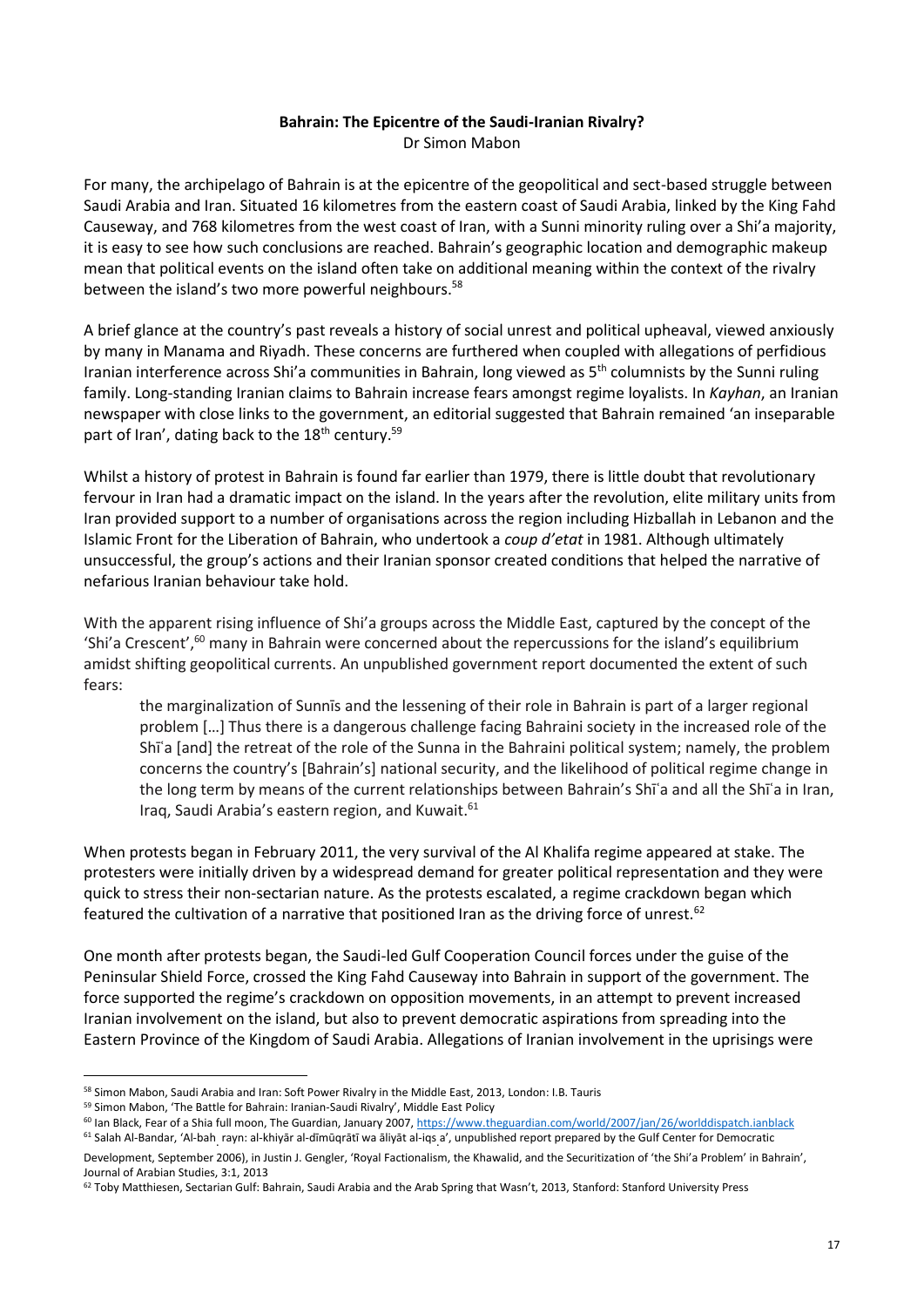later rejected by the Bassiouni Independent Commission Inquiry. Upon receiving the report, King Hamad delivered a speech asserting that Iran was responsible for "*supporting anti-government protests*".<sup>63</sup>

The years that followed were characterized by a process that is now commonly referred to as sectarianization, the manipulation of sect-based identities in an attempt to ensure regime survival which involved widespread restriction of civil society, mass arrests of Shi'a protesters and the banning of Al Wefaq. Whilst sectarian identities were seen as a threat to political stability in Bahrain, the sectarianization process circumvented calls for political reform and ensured the loyalty of Sunnis on the island and beyond by locating events within the rivalry between Saudi Arabia and Iran, along with a broader meta-narrative of perfidious Iranian manipulation that runs across the Gulf.<sup>64</sup> Amidst a region increasingly shaped by sectarianization, events in Bahrain provide what Toby Matthiesen has called the 'most salient' example of the sectarianization process,<sup>65</sup> leaving opposition groups decimated and the Saudi-backed Al Khalifa regime in a position of supremacy.

1

<sup>63</sup> Joost Hilterman, and Kelly McEvers, "Barricaded in Bahrain," *The New York Review of Books* (blog), December 2011, [http://www.nybooks.com/blogs/nyrblog/2011/dec/27/barricaded-bahrain/.](http://www.nybooks.com/blogs/nyrblog/2011/dec/27/barricaded-bahrain/)

<sup>&</sup>lt;sup>64</sup> Simon Mabon, 'The End of the Battle of Bahrain', Middle East Journal (Forthcoming) and Sossie Kasbarian and Simon Mabon, 'Contested spaces and sectarian narratives in post-uprising Bahrain', *Global Discourse* 6:4 (2016) 677-696

<sup>65</sup> Toby Matthiesen, 'Sectarianization as Securitization: Identity Politics and Counter-Revolution in Bahrain', in Nader Hashemi and Danny Postel (eds) Sectarianization: Mapping the New Politics of the Middle East, 2017, (London: Hurst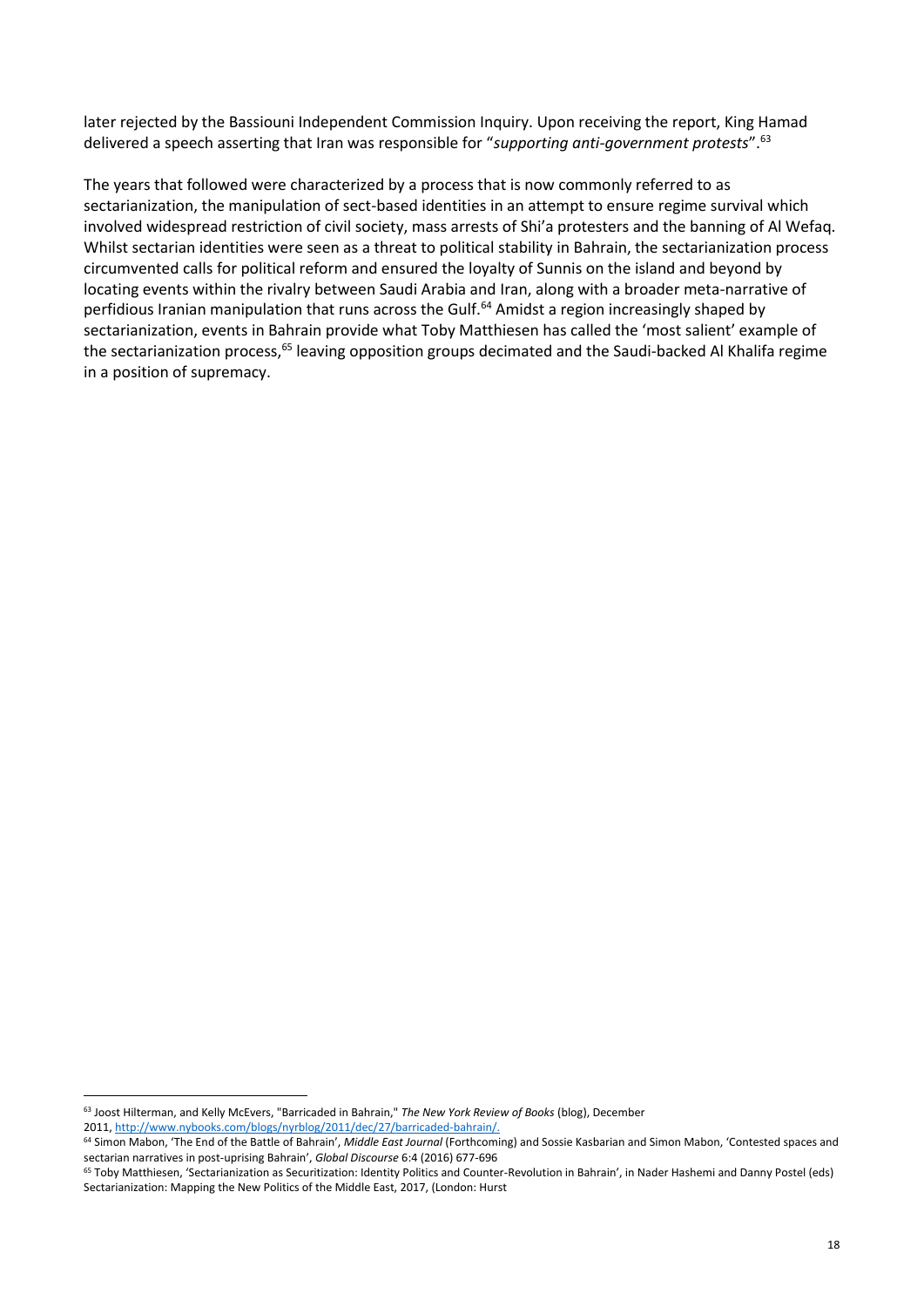#### **The Yemen War: A Proxy Sectarian War?**

Dr May Darwich<sup>66</sup>

The diffusion of protests against authoritarian regimes across the Arab world in 2011 reinvigorated Yemen's marginalized social movements and united different geographical and political factions in Yemen, such as the northern Houthi movement and the southern secessionist movement Hiraak.<sup>67</sup> The Saudi Kingdom, along with other Gulf monarchies, swiftly designed a transitional plan for the country to ensure that President Ali Abdullah Saleh wass replaced with a friendly government led by President Abd Rabo Hadi. Disillusioned by the transition, the Houthis took military control of the capital Sana'a in September 2014, and Yemen descended into a civil war. On 26 March 2015, Saudi Arabia launched airstrikes on Yemen with the aim to restore the Saudi-backed Hadi government and destroy the Houthi movement. What was initially planned as a limited operation degenerated into a war of attrition without a conclusion insight. Scholars and policy analysts moved quickly to examine the Yemen war as a by-product of Saudi-Iranian rivalry and another manifestation of a region-wide war between Sunni and Shi'a Muslims. Yet, the crisis in Yemen is more complex; it is neither an international proxy war nor a sectarian confrontation.

First, the Iranian role in Yemen has been exaggerated and even deliberately distorted by the Saudi Kingdom to legitimize its military intervention. The Houthi movement is a tribal group that is rooted in the Yemeni political context, and the group's decisions and political goals are rooted in its local Yemeni leadership.<sup>68</sup> Some evidence suggests that Iran's links to the Houthis might have increased at the end of 2014.<sup>69</sup> Yet, this evidence remains suggestive at best. The UN Panel of experts on Yemen has stated in January 2017 that there was 'no sufficient evidence to confirm any large-scale direct supply of arms from the government of the Islamic Republic of Iran'.<sup>70</sup> Instead, the Houthis have received military support from their most important ally, the former President Saleh, whose army was equipped with US weapons. In other words, Iran's marginal involvement has no effect on the underlying structure of the conflict. $71$ 

Second, depicting the political struggle in Yemen as a mere sectarian binary is simplistic. Although the Houthi movement belongs to the Zaydi sect, a branch of Shiism, it is wrong to assume that the Yemen crisis is driven by primordial identities. Zaydism is distinct from the '*Twelver Shiism*' found in Iran both in doctrine and practice, and the theological difference between both Zaydi and Twelver Shiism leaves the Zaydis closer to Sunni Islam. The Zaydis present themselves as a separate sect distinct from both Shiism and Sunnism. It is also worth noting that Saleh's supporters from the Yemeni army fighting with the Houthis are Sunnis.<sup>72</sup>

Instead, the recent crisis in Yemen can be viewed as a civil war between groups in a political struggle, and with international interference. Although sectarianism is alien to Yemeni religious culture, several observers have noticed a growing sectarian polarization in Yemen that relies on borrowing sectarian slurs from the conflicts

<https://foreignpolicy.com/2017/02/27/the-houthis-are-not-hezbollah/>

1

<sup>71</sup> Elizabeth Kendall, Iran's Fingerprints in Yemen: Real or Imagined?, Atlantic Council, October 2017, <http://pushback.atlanticcouncil.org/papers/irans-fingerprints-in-yemen-real-or-imagined/>

<sup>&</sup>lt;sup>66</sup> Dr May Darwich is an Assistant Professor in International Relations of the Middle East in the School of Government and International Affairs (SGIA) at Durham University, in the United Kingdom. She holds a PhD in Politics and International Relations from the University of Edinburgh (2015), an MA in International Politics from Science Po Bordeaux (2010), and a BA in Political Science from Cairo University (2009). Dr Darwich held a Research Fellowship at GIGA German Institute of Global and Area Studies, within the IDCAR-Network 'The International Diffusion and Cooperation of Authoritarian Regimes' (2014-2016). She was also a Teaching Assistant at the University of Edinburgh (2012-2014) and Cairo University (2010- 2011). Her current research projects focus on regional military interventions in the Middle East, with a particular focus on the Saudi-led intervention in Yemen since 2015, the diffusion of sectarianism in not so sectarian societies in the Middle East, and the concept of 'shame' in international relations and its impact on state identity formation.

 $67$  For more details on the movement and its development, see International Crisis Group, Breaking Point? Yemen's Southern Question, October 2011, <https://www.crisisgroup.org/middle-east-north-africa/gulf-and-arabian-peninsula/yemen/breaking-point-yemen-s-southern-question> <sup>68</sup> Joost R. Hiltermann and April Longley Alley, The Houthis Are Not Hezbollah, *Foreign Policy*, February 2017,

<sup>69</sup> W. Andrew Terrill, Iranian Involvement in Yemen, *Orbis* vol. 58, no. 3 (2014), p.438; Thomas Juneau, Iran's Policy towards the Houthis in Yemen: A Limited Return on a Modest Investment, *International Affairs* vol. 92, no. 3 (2016), p. 657.

<sup>&</sup>lt;sup>70</sup> UN Security Council, Final Report of the Panel of Expert on Yemen, January 2017[, http://www.securitycouncilreport.org/atf/cf/%7B65BFCF9B-](http://www.securitycouncilreport.org/atf/cf/%7B65BFCF9B-6D27-4E9C-8CD3-CF6E4FF96FF9%7D/s_2017_81.pdf)[6D27-4E9C-8CD3-CF6E4FF96FF9%7D/s\\_2017\\_81.pdf](http://www.securitycouncilreport.org/atf/cf/%7B65BFCF9B-6D27-4E9C-8CD3-CF6E4FF96FF9%7D/s_2017_81.pdf)

<sup>72</sup> Anna Gordon and Sarah Parkinson, 'How the Houthis Became 'Shi'a,' Middle East Report Online, January 2018, <http://www.merip.org/mero/mero012718>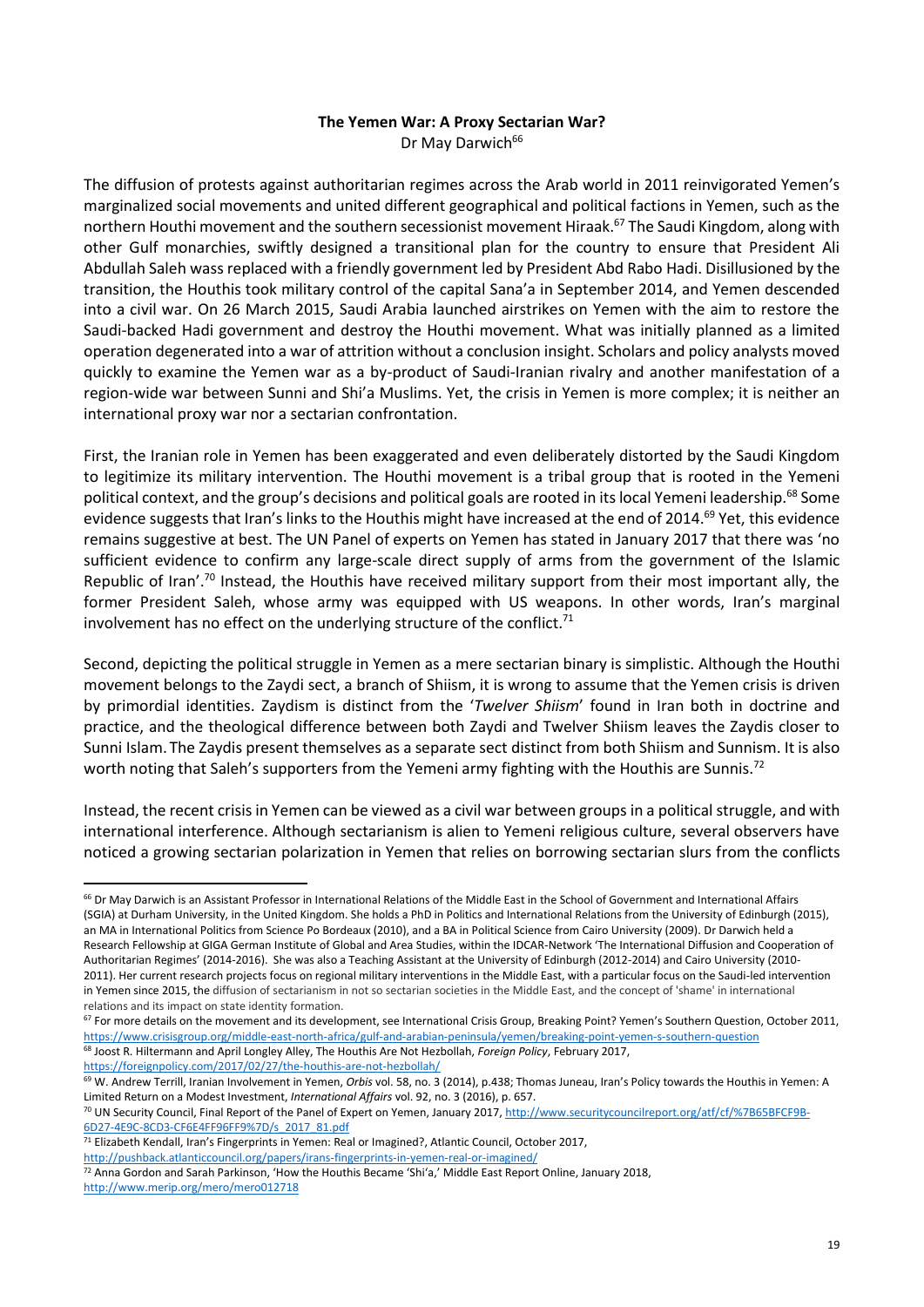in Iraq, Syria and Lebanon. The Houthi movement is often called as '*Twelver Shiites*', '*the new Hizballah of the Arabian Peninsula*' or an '*Iranian puppet*'. The Houthis have also used sectarian terms to refer to their opponents, such as *takfiris* and *daeshites*. 73

Iran's ambitions in Yemen are limited and do not wish to escalate the conflict with Saudi Arabia. Yet, local actors involved in the conflict have an interest in borrowing sectarian narratives to mobilize international support and resources by situating their struggle in the regional meta-narrative. President Hadi has adopted an anti-Shiite narrative in his confrontation with the Houthis to maintain the support from Gulf countries, who perceive the Iranian expansion in the region as the most dangerous threat. The Houthis would like more support from Iran by adopting slurs from the '*'Twelver Shiite''* vocabulary and using famous historical symbols, such as the name of Hussein. The Saudi Kingdom is also interested in providing legitimacy for its military operation, especially at home, and sectarianism provides a wide support for the operation. In short, sectarianism in Yemen remains alien to the local culture but has grown as a strategic war narrative used by local and international actors.

Although Yemen lacks the sharp sectarian divides found in Iraq, Bahrain, and Syria, the sectarianisation of the political transition in Yemen generates distinct junctures, which are likely to have long-lasting implications on Yemen and the region. First, this venom of sectarian hatred that speeded into the Yemen conflict has destroyed centuries of tolerance between the Islamic schools in Yemen, which might take decades to rebuild. Furthermore, the sectarian violence in Yemen made the conflict less localized and increasingly internationalised, which renders the conflict resolution more difficult.

1

<sup>73</sup> Al-Muslimi, Farea, How Sunni-Shia Sectarianism Is Poisoning Yemen. Carnegie Middle East Center, December 2015, [http://carnegie](http://carnegie-mec.org/diwan/62375)[mec.org/diwan/62375](http://carnegie-mec.org/diwan/62375)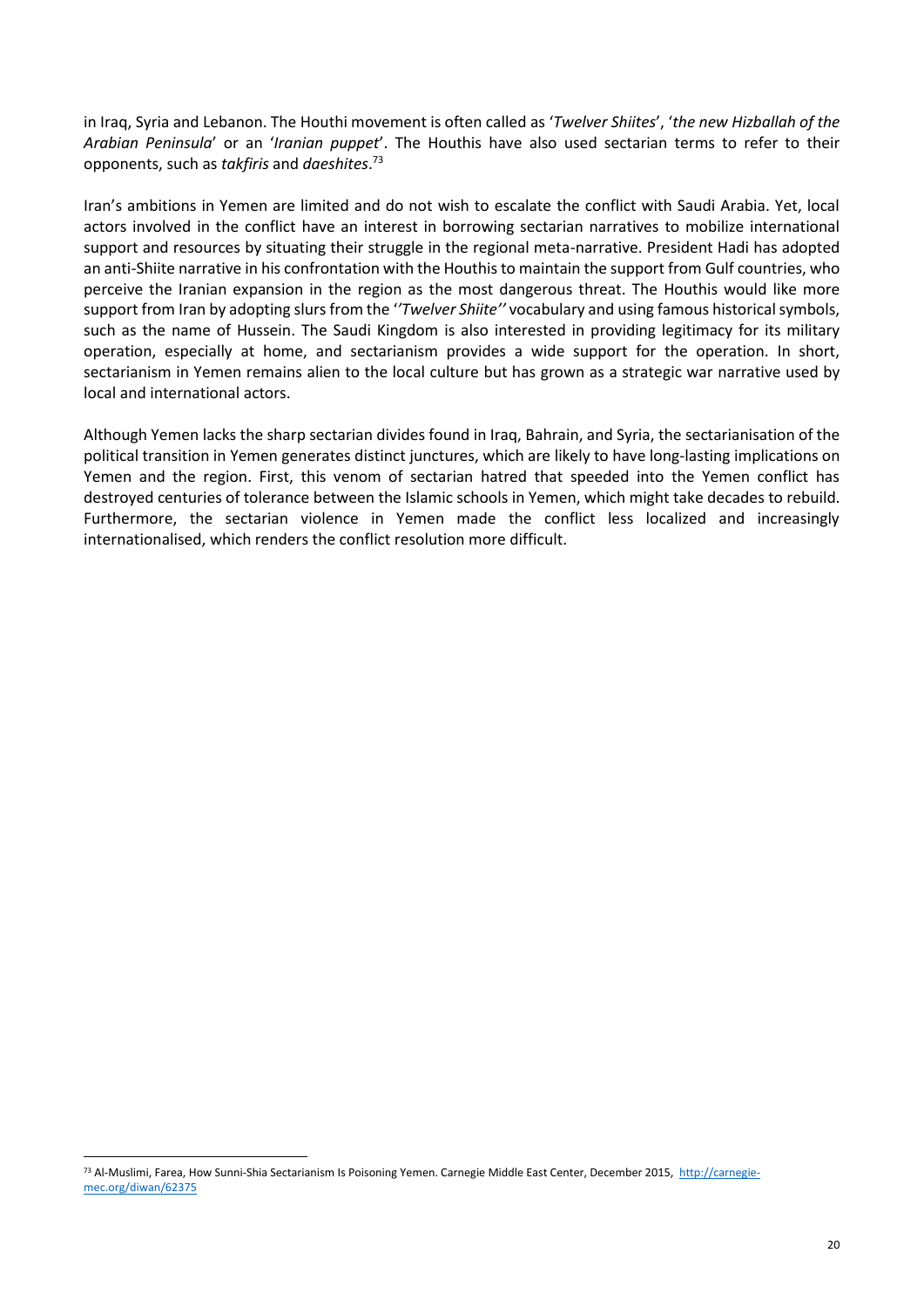#### **Sectarianism as Plan B: Saudi-Iranian identity politics in the Syria Conflict** Dr Christopher Phillips<sup>74</sup>

Saudi Arabia and Iran have both been deeply involved in the Syrian civil war from its beginning in 2011, each sponsoring rival sides. Both have utilised sectarian identity politics to further their goals and both have contributed to the growth of violence along sectarian lines. This has led to a characterisation by many that both are sectarian actors that immediately reach for identity politics as a tool of influence. However, a closer examination of the Syrian case would challenge this. Drawing on research by myself and Morten Valbjorn that examines the relationship between Syrian fighting groups and their external sponsors, this article argues that in Syria identity politics was not the immediate policy pursued by either Saudi Arabia or Iran.<sup>75</sup> Instead, sponsoring sectarian actors was a plan B after backing other, more inclusive actors failed. This suggests a degree of pragmatism from both governments, rather than being driven exclusively by sectarian zeal.

The Syrian conflict is often characterised as sectarian, but this is one strand of several driving the civil war.<sup>76</sup> There has been variation across Syria and over the course of the conflict. In some areas, the war has been driven more by political, economic and international factors than sectarianism. That said, an identity component has often been present, with violence, sexual assault and looting taking place along sectarian lines. Saudi Arabia and Iran have contributed to this. Saudi Arabia has sent arms and money to overtly sectarian Sunni Islamist fighters. Its government turned a blind eye for the first few years of the war to private Saudi donors sending money to radical Sunni groups, and it did little to clamp down on its sectarian preachers appearing on satellite television watched in Syria.

Iran's sectarian activity was even more pronounced. From 2012 it sent Islamist Shi'a militia to Syria to fight for President Bashar al-Assad, with up to 8,000 fighters from its Lebanese ally Hizballah and 12,000 Afghani and Pakistani fighters present by 2017. It sent its own Islamic Revolutionary Guards Corps Quds Force officers, led by Major General Qassem Suleimani, to direct the war effort and retrain Syria's military. Several of these retrained units were based around sectarian identities, as were the non-governmental pro-Assad militia they encouraged. The presence of Shi'a militia in the Syria conflict, many with an explicitly anti-Sunni agenda, helped to radicalise anti-Assad fighters, who were overwhelmingly Sunni, and further sectarianized the conflict.

However, it is important to note that turning to sectarian fighters was neither Iran nor Saudi Arabia's first reaction, and their policies evolved from the failure of earlier options. Riyadh, initially sponsored moderates among those who took up arms against Assad. From early 2012 Saudi Arabia backed the Free Syria Army (FSA), which had a national Syrian rather than a Sunni sectarian focus, even though most were Sunni Muslims. Unlike other sponsors of the opposition like Qatar and Turkey who turned to more Islamist and sectarian fighters earlier, Saudi Arabia feared Islamists like the Muslim Brotherhood and preferred the mostly secular former army officers of the FSA.

It was only after the FSA proved unable to defeat Assad and its fighters started joining more radical Islamist groups that Riyadh looked for alternatives. It eventually backed the Salafist *Jaysh al-Islam* in Damascus in late 2013, led by Zahran Alloush whose father was an imam in Saudi Arabia. This connection also led to it briefly backing the mostly Islamist *Jaysh al-Fatah* coalition in Idlib in 2015. Both included Sunni sectarianists.

<sup>&</sup>lt;sup>74</sup> Dr Christopher Phillips is Reader in International Relations at Queen Mary, University of London and an Associate Fellow at the Chatham

House Middle East and North Africa programme and the Imperial War Museum. He was co-curator of 'Syria: Story of a Conflict', a public exhibition at the Imperial War Museum and IWM North in 2017-18. He was previously the deputy editor for Syria and Jordan at the Economist Intelligence Unit. He lived for several years in Syria and conducts frequent research trips to the US, Jordan, Turkey, Lebanon and the Gulf. His new book, The Battle for Syria: International Rivalry in the New Middle East, was published in September 2016, with a paperback update in 2018.

<sup>75</sup> Chris Phillips and Morten Valbjorn, 'What is in a Name?': The Role of (Different) Identities in the Multiple Proxy Wars in Syria', *Small Wars & Insurgencies* 29 (3), 414-433

<sup>76</sup> G. Abdo, *The New Sectarianism: The Arab Uprisings and the Rebirth of the Shia–Sunni Divide*. Brookings, SD: Saban Center for Middle East Policy Paper. April 10, 2013.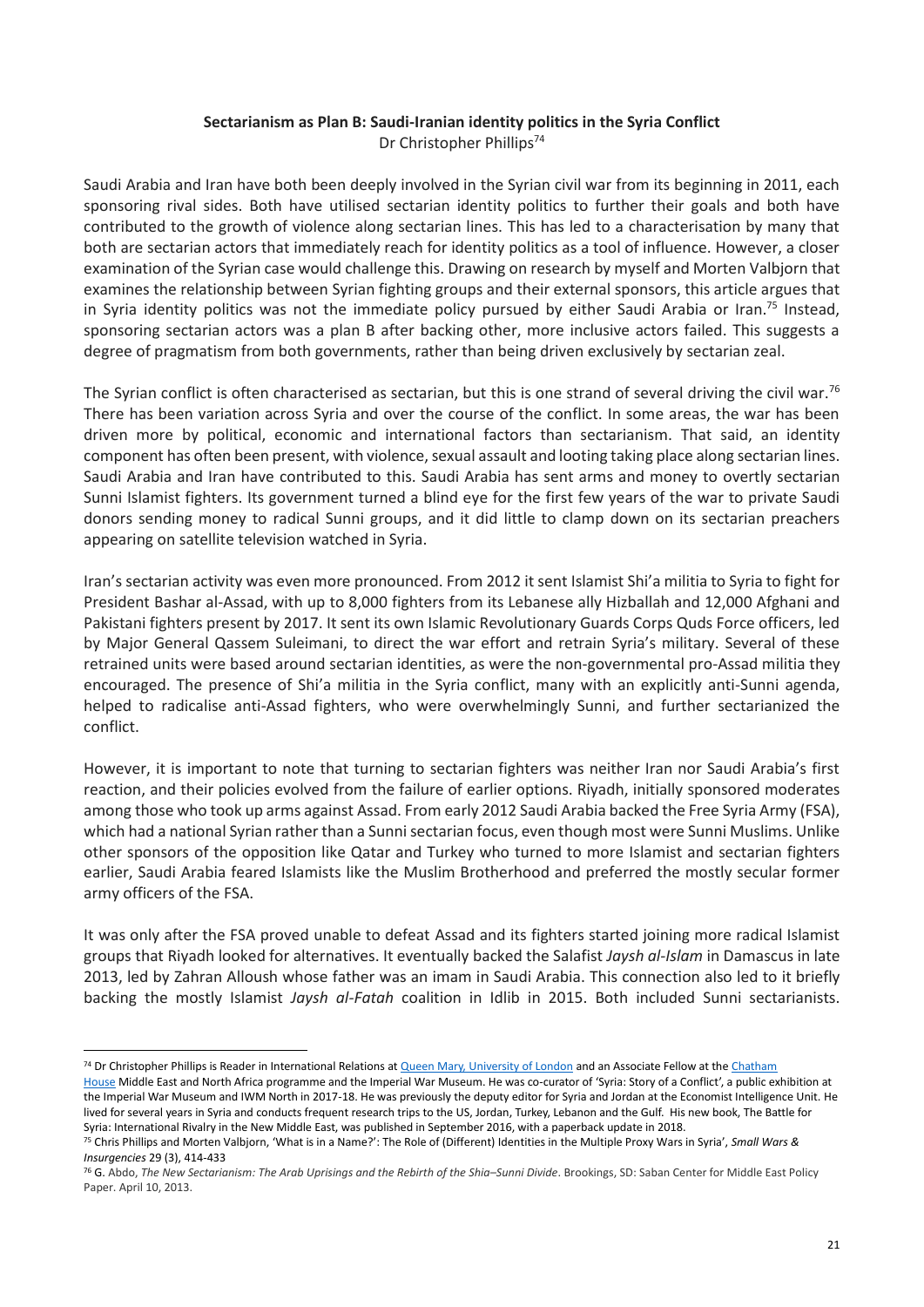However, it encouraged Alloush and his successors to moderate their slogans.<sup>77</sup> This suggests that Saudi Arabia was pragmatic enough to recognise that ultra-sectarian actors would struggle to win in multi-faith Syria and must compromise. Moreover, Saudi did not abandon the FSA completely and maintained its sponsorship of the Southern Front, a south Syria FSA militia until 2017 at the same time. This shows a degree of expediency from Riyadh. It turned to Alloush in desperation, when plan A of backing the FSA failed. Yet even then it stuck with the southern FSA in the hope it would still triumph.

Iran was also more nuanced, turning to sectarian actors only after others failed. Tehran first sent weapons and advisers to help Assad's army, the nominally inclusive Syrian Arab Army (SAA). Though its elite units were dominated by members of Assad's Shi'a-linked Alawi sect, it was no sectarian institution, boasting Sunnis, Shi'as, Alawis and Christians in its ranks and utilising inclusive national symbols and slogans. However, the SAA performed poorly in the first year of the war, prompting Iran to send Suleimani to Damascus to salvage the situation. Within a few weeks, the Quds force commander reportedly stated, "*The Syrian army is useless! Give me one brigade of Basij [the IRGC's paramilitary force] and I could conquer the whole country*!"<sup>78</sup> Soon Suleimani turned to Hizballah and other Shi'a militia from Iraq, Afghanistan and Pakistan to come to Syria. Having trained many of them himself, especially in Iraq during the post-2003 campaign against the US, Suleimani saw such sectarian actors as more dependable than the SAA.

Yet, as with the Saudis, this suggests a pragmatic rather than an exclusively sectarian motivation. These militias were utilised for their reliability and fighting ability rather than purely ideological reasons. Moreover, Iran used these groups to supplement rather than replace Assad's national forces and the SAA continued to receive support. Indeed, when the Iranians reorganised Syria's paramilitary forces in 2013 they gave it a national rather than sectarian name: The National Defence Forces (NDF). While the NDF did include sectarian militia, it retained a deliberately national character. Again, expediency may have driven this. Shi'as make up barely 1- 2% of Syria's population, and Alawis are barely 12%. Were Iran to encourage a purely sectarian chauvinistic discourse, they would have isolated key Christian, Druze and Sunni constituents that continued to back Assad.<sup>79</sup> Unlike in Iraq, where over 60% of the population is Shi'a, demographics in Syria were not in Suleimani's favour. Even had he wanted to adopt a sectarian approach from the beginning, it would have been counter-productive.

Both Saudi Arabia and Iran, therefore, were not as sectarian as often characterised in their sponsorship of fighting groups in the Syrian civil war. Though both would eventually turn to sectarian militia, each did this only after their first option, more inclusive national-focused fighters, failed. Yet each continued to sponsor national groups alongside these sectarian actors, possibly recognising the impracticality of backing only exclusionary actors in a multi-faith country. In both cases, governments often portrayed as arch-sectarian actors showed a considerable degree of pragmatism and expediency.

**<sup>.</sup>** <sup>77</sup> Phillips and Valbjorn, 'What is in a Name?'

<sup>78</sup> Dexter Filkins, 'The shadow commander', The New Yorker, September 2013, [https://www.newyorker.com/magazine/2013/09/30/the-shadow](https://www.newyorker.com/magazine/2013/09/30/the-shadow-commander)[commander](https://www.newyorker.com/magazine/2013/09/30/the-shadow-commander)

<sup>79</sup> Chris. Phillips, The Battle for Syria: International rivalry in the New Middle East, 2016, London: Yale University Press, pp. 50-53.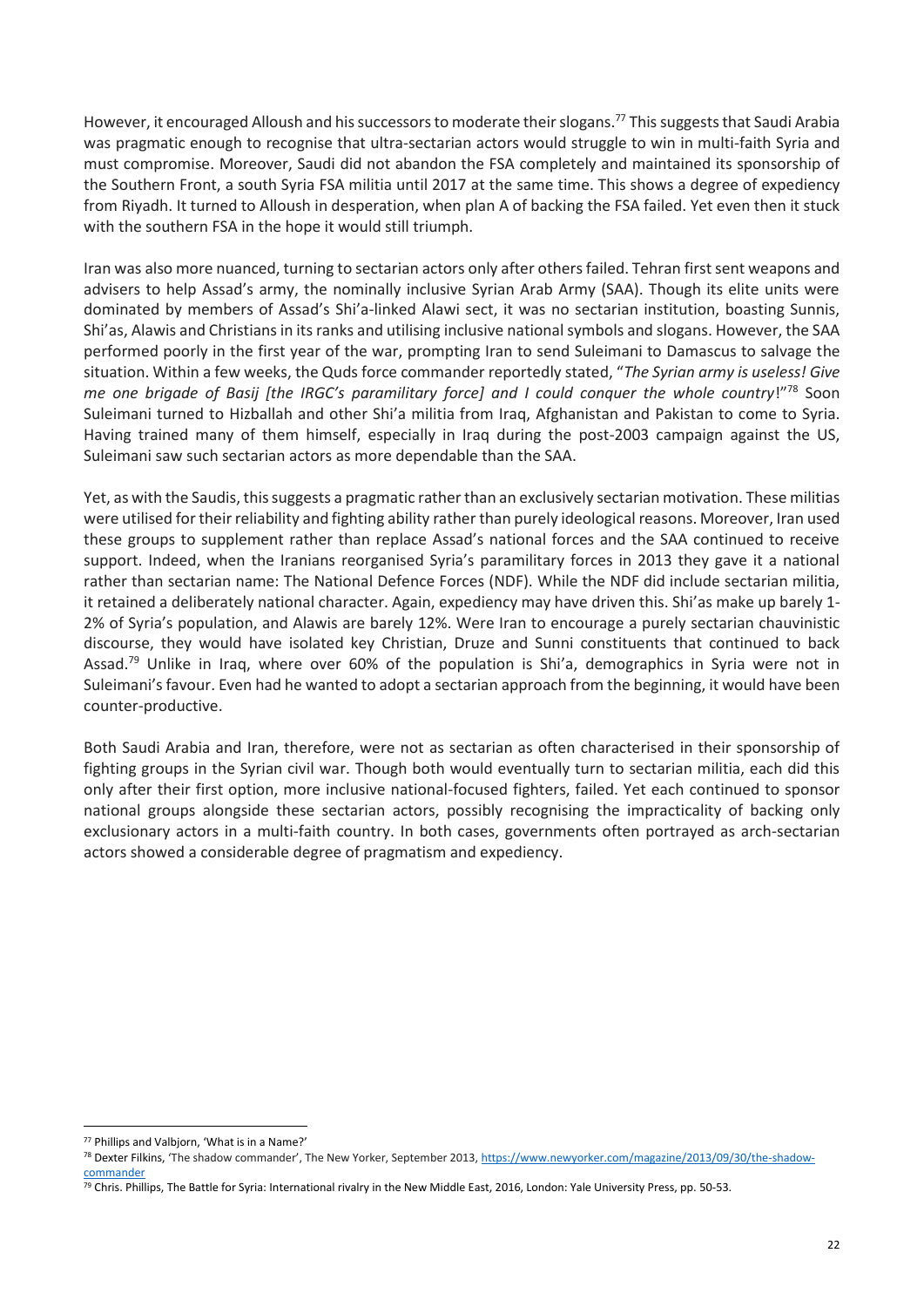#### **The Securitisation of the 'Masculinist' other in the Syrian conflict** Dr Rahaf Aldoughli<sup>80</sup>

Amidst the violence that has spread across Syria since 2011, most scholarship concerned with the Syrian conflict has focused on questions related to how the rivalry between Saudi Arabia and Iran has shaped the Syrian crisis.<sup>81</sup> The escalated rivalry between Iran and Saudi Arabia over Syria has stemmed from both regional and geopolitical interests in determining the leader of the region. The existing literature has approached this regional conflict using a sectarian lens, yet such account of the development of the Syrian conflict from a secular movement, calling for social justice to be a regional rivalry that brought sect and identity to the fore, needs to be further analysed in relation to how both states and non-state actors define identity and belonging.

Starting with a simple definition of sectarianism by Makdisi, he elaborates that it is often 'characterized as the violent and illiberal manifestation of competing, age-old antagonistic religious identities in the region'.<sup>82</sup> This sectarian affiliation is rooted in a fixed, one-dimensional conceptualisation of identity that has evolved in the Arab world very much in tandem with the emergence of modern nation-states. It is worth noting that the Syrian uprising was not a clean-cut sectarian conflict at the outset. While many scholars have argued the securitisation of the 'other' as an existential threat that has sectarianised the Syrian conflict, consequently, the pressing question is: What can be done politically to overcome the mobilisation of sectarian narrative in the region and in Syria particularly?<sup>83</sup>

This research aims to highlight the importance of deconstructing the official rhetoric perpetuated by state actors that designates particular models of national identities and belonging. Asking the question: What role does masculinism play in the shaping, defining or legitimising sectarianism in the Syrian conflict? entails proposing a shift from the standard practice of taking identities (whether Sunni or Shi'a) as given, which might then inform regional politics in the Middle East, toward a more sophisticated one that sees crosscutting influences in both directions. The simple answer to the question is that men's dominance of the political and military dimensions of the Syrian conflict has meant that the story of the conflict has generally been a story about men.

This nationalist and sectarian antagonism reinforced men's roles as protectors and defenders of national and sectarian communities and shaped violent expressions of masculinities. Due to the primacy of using primordiaism and instrumentalism as key frameworks of analysis in research on sectarianism in the Middle East,<sup>84</sup> the relationships between the construction of identity both before and during the conflict as driven by gender has been overlooked.<sup>85</sup> Therefore, the existing debate on understanding sectarianism in the Middle East overlooks identity formation in tandem with the rise of hyper masculinity and competing masculinities.

Since the main objective of this publication and the SEPAD project is how to solve this religious tension and how can we go beyond looking at sectarian identities in the Middle East as tool of explanation and analysis,

201[7,https://www.bakerinstitute.org/media/files/files/5a20626a/CME-pub-Sectarianism-021317.pdf](https://www.bakerinstitute.org/media/files/files/5a20626a/CME-pub-Sectarianism-021317.pdf)

<sup>80</sup> Dr Rahaf Aldoughli is Lecturer in Middle East and North Africa studies at Lancaster University. She teaches courses on the Comparative Politics and International Relations of the Middle East and is a Visiting Fellow at LSE Middle East Centre. Her areas of research expertise include identifying the ideological borrowings between European and Arab nationalism, the rise of the nation-state in the Middle East, the Syria crisis, militarism and the construction of masculinity in the Arab world. She is working on her book Constructing the Nation: Masculinism and Gender Bias in Syrian Nationalism.

<sup>81</sup> Hurd, E. S. 2015. Politics of Sectarianism: Rethinking Religion and Politics in the Middle East. *Middle East Law and Governance* 7 (1): 61-75 <sup>82</sup>Makdisi, Usama. The Mythology of Sectarian Middle East. *Centre for the Middle East*, February

<sup>83</sup> May Darwich & Tamirace Fakhoury, 2016. Casting the Other as an existential threat: The securitisation of sectarianism in the international relations of the Syria crisis, Global Discourse, 6:4, 712-732

<sup>84</sup> The primordialist approach attributes the break of sectarianism in the region to the ancient hatred and irreconcilable differences between Sunni and Shi'a. However, the instrumentalist approach focuses on how sectarianism is a constructed narrative used and mobilised by political elites to maintaine regional power and interest.

<sup>85</sup> See Nasr, V. 2006. *The Shia Revival: How Conflicts within Islam Will Shape the Future*. New York: W.W. Norton.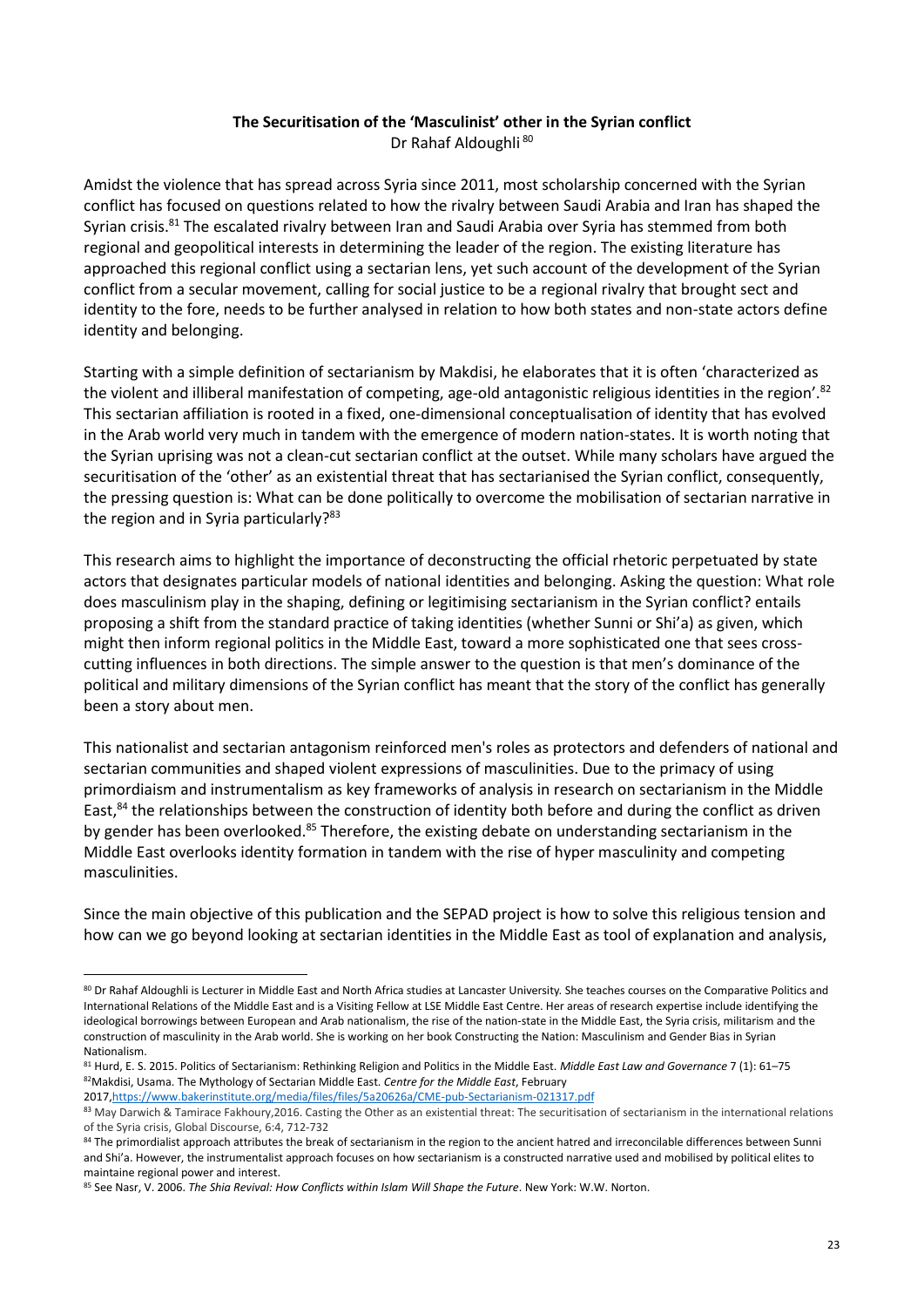we need to deconstruct and challenge narratives that idealize violence, militarism and masculine prowess. The power of religion in the Middle East, is only one factor among many multilayered and dimensional spectrums in which identity and the sense of belonging become entrenched with characteristics that glorify manliness and masculinist protection as means for survival. The pressing question is: what have instigated, encouraged, provoked and intensified the sectarian divide in the Syrian war?

My starting point for thinking about the relationship between masculinity and sectarianism in the Syrian context is Iris Young's proposition about the logic of masculinist protection. Central to the logic of masculinist protection is the subordinate status of those perceived as in need of protection. This logic is based on dominative masculinity that defines protective masculinity as its other. Such conceptualization of masculine men as protectors therefore entails gratification of fighting and sacrificing for the sake of the nation. Employing Young's model of 'the logic of masculinist protection' as being associated with 'ideas of chivalry' is central to the subordinate status of those perceived as in need of protection.<sup>86</sup> By constructing and perpetuating an image of the man as courageous, dominating and active, this idealisation of heroism is traced back to Hobbes's view of the state of nature as a state of war - a dangerous and wild place where men had to rely on their masculine prowess to survive.<sup>87</sup> The Middle East post-Arab Uprisings was deemed to be anarchic and, as such, like a state of nature. Therefore, while 'othering' in the Syrian conflict is masked with sectarian affiliation, the attempt to deconstruct how the constructions of identity and belonging are premediated with the ethos of chivalric masculinity is essential. I argue that the perpetuation and gratification of the chivalric male model in Syria, Iran and Saudi Arabia, and depending on militarism (whether in Iran, Syria, and a sheikhdom in Saudi Arabia) in the early formation of the state, instigate violence.

Evaluating the official narratives of both Saudi Arabia and Iran, the securitisation of the 'other' has not been fuelled by using an explicit sectarian rhetoric, rather through perpetuating masculinist traits as the main characteristics of national belonging and identity. In this sense, belonging to the nation becomes synonymous with the ability to die and kill the other to preserve nation's dignity. Iran's official rhetoric is full of references to heroism, strength and physical prowess. For example, the slogan used by the Iranian militias configures Zainab and Ali as symbols of both religious and national significance.<sup>88</sup> Arguing that the use of these two slogans 'Labik ya Zainab' and 'Labik ya Hussein' is rather not sectarian stems from the fact that both Sunnis and Shi'as love Zainab and Ali, however, have the Iranian militias used the terms Mu'awia or Aisha<sup>89</sup>, then it would be said that sectarianism gives the ultimate form of the current conflict.

At the same time, the Saudi official narrative has shifted in its approach towards defining belonging to the Kingdom. Before 2011, the rhetoric that had dominated most nationalist songs defined belonging to the nation in romantic and soft terms that idealise religious supremacy<sup>90</sup>, belonging being measured by your loyalty to religion and the king. However, after 2011, most nationalist songs have substituted this primordial expression that defined belonging to the nation instead with militarised and masculinist notions such as greater use of the words: bullet, fight and act courageously.<sup>91</sup>

It is a commonplace observation that the sectarian violence in Syria reflects a world of men in that they influence regional affairs through their physical capabilities, through masculinist prowess at both regional

1

<sup>86</sup> Young, Iris Marion. 2003. The Logic of Masculinist Protection: Reflections on the Current Security State. *Journal of Women in Culture and Society* 29 (1): 1-26.

<sup>87</sup> Hobbes, Thomas. (1668) 1994. *Leviathan*. Indianapolis: Hackett.

<sup>88</sup> Zainab is the daughter of Prophet Mohammad and the wife of Ali. They are both perceived as loved religious figures and no sectarian division on their roles by Sunnis or Shi'ia.

<sup>89</sup>Mu'awia was the founder and first caliph of the Umayyad Caliphate. He led the Battle of the Camel against Ali which marks the first Islamic civil war. Aisha in turn supported Mu'awia and further tentions between the two groups led to the emergence of Shi'a and Sunni sects in Islam. Therefore, these two figures are perceived as not true followers of Prophet Mohammad and hated by Shi'a.

<sup>90</sup> For example, the song (Above the Sky) [*Fawq al-sahaab*]. [https://www.youtube.com/watch?v=urs6\\_wNmTAE](https://www.youtube.com/watch?v=urs6_wNmTAE)

<sup>91</sup> An obvious example to this shift is the song (Lions of Al-Jazeera) [*Usuud Al-Jazeera*] <https://www.youtube.com/watch?v=0jueZMHxepE>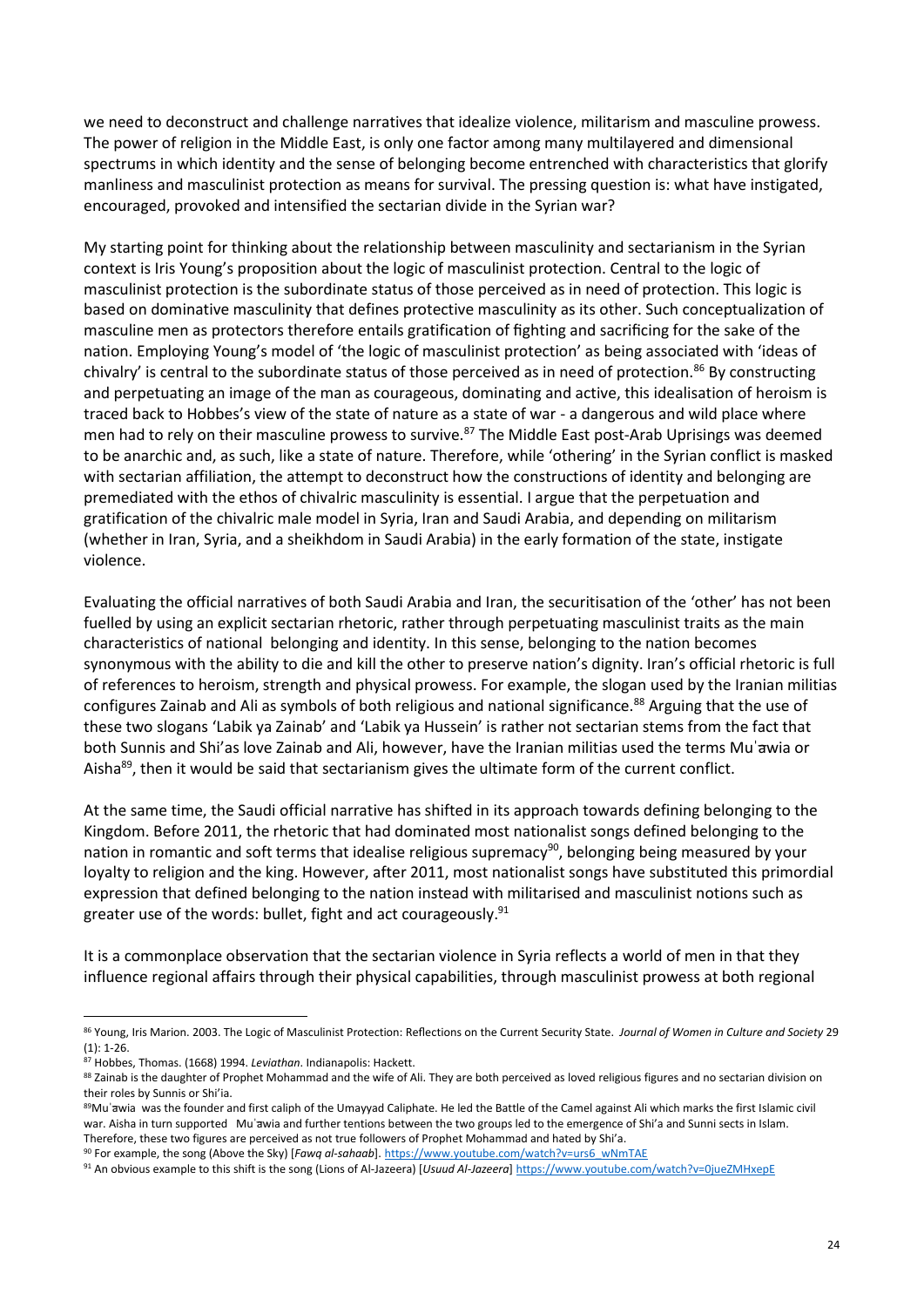levels, and through the symbolic links between sectarianism and masculinity. As soldiering universally disciplines the male body, it determines the national and, at times, sectarian contours of a conflict. Therefore, there is a need to examine the relationship between masculinities and embodiment of national identity in Iran and Saudi Arabia in relation to the Syrian conflict, when conscripting soldiers became intimately bound up with notions of masculinity. This shaping in the Syrian conflict was inflected by sectarianism. Therefore, one approach towards what is needed for a democratic transition in the region is deconstructing and challenging official national narratives that define belonging to the nation in masculinist terms, while seeking to breakdown the gendered hierarchies in these countries.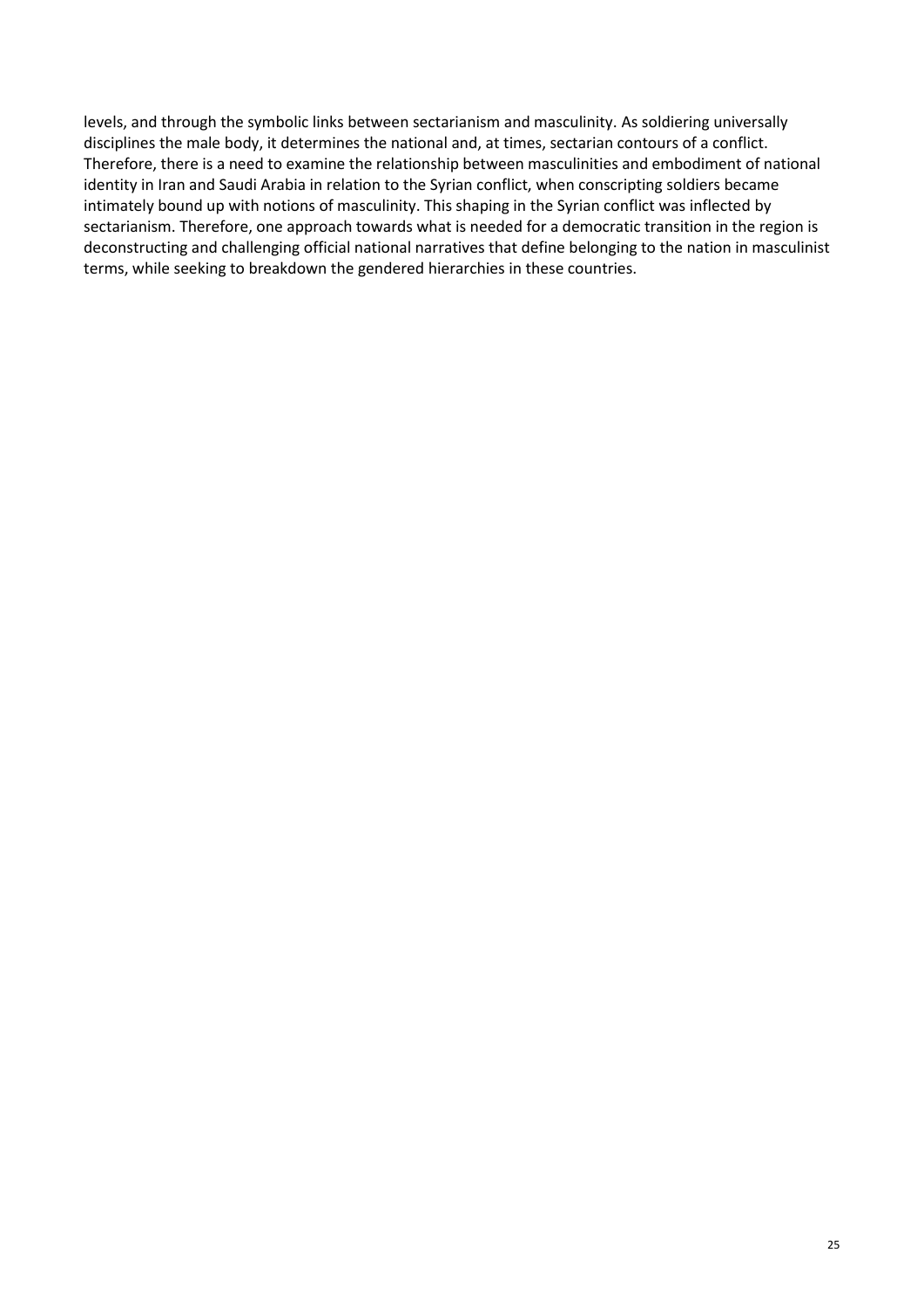#### **Conclusions and Recommendations** Dr Simon Mabon

Understanding the rivalry between Saudi Arabia and Iran goes some way in understanding the uncertainty and instability that plays out across the contemporary Middle East. There is little doubt that the rivalry has shaped regional politics in a number of ways, contingent upon political and socio-economic contexts and agendas of Riyadh and Tehran. Although the rivalry occupies a central role in the construction of regional security, it is overly simplistic to reduce Middle Eastern politics solely to a bi-polar struggle between Saudi Arabia and Iran, with a number of additional actors adding to the complexity of regional politics. Indeed, the role of the UAE, Israel, Turkey, Qatar, and others should not be ignored, as these issues exacerbate an increasingly fraught situation.

As conflict in Syria and Yemen continues with catastrophic humanitarian impact, ending conflict is of the utmost importance to prevent further devastation. Increasing an awareness of the competing pressures and fears of those involved in shaping regional politics and creating space for discussions of such issues is of paramount importance to reducing conflict across the Middle East. If done correctly this can also facilitate trust building between Riyadh and Tehran. Whilst the rivalry occupies a key role in regional politics, particularly amidst the fracturing of regional politics along sect-based lines, we should not view it purely as an attempt to defeat the 'other'. Instead, we must combine our analysis of regional aspirations with consideration of domestic pressures on the regimes in both Riyadh and Tehran, who seek to balance challenges from a range of sources to ensure their survival. Moreover, we must also consider the interaction of the myriad pressures that facilitate the construction of political life in spaces where the rivalry occurs. These forces differ across both time and space and must be acknowledged in a responsible manner.

A key feature of politics in Bahrain, Iraq, Lebanon, Syria and Yemen is the politicisation and securitization of sectarian difference within the context of broader geopolitical currents. In each case are examples of the instrumental cultivation of sect-based difference by regimes or 'sectarian entrepreneurs' in an attempt to ensure regime survival or to increase power and influence. Yet the increasingly instrumentalised use of religious language – albeit increasingly mobilized for political and security reasons – risks becoming all encompassing, a self-perpetuating narrative often repeated by academics and policymakers that must be avoided.

The cultivation of political projects that transcend communal divisions is one possible way of circumventing this self-perpetuating narrative. Respect for the rule of law and recognition of individual rights above community rights is a key aspect of this strategy. The international community must also do more to support the development of cross-sectarian initiatives and movements such as the YOU STINK movement in Beirut, a movement of civil disobedience against governance failings concerning waste management, which led to garbage being piled in the streets of the Lebanese capital. International states wishing to improve the political situation must also avoid supporting fringe groups such as MEK (the People's Mojahedin of Iran) who use violence to challenge political order.

With that in mind, we propose the following recommendations:

- Work towards creating a 'grand bargain' that brings both Iran and Saudi Arabia into the system of regional states through creating space for discussion of regional issues;
- Facilitate dialogue and trust building between Riyadh and Tehran;
- Work towards a cease-fire in Yemen and Syria;
- Reject the use of language such as 'Shi'a Crescent' that plays such a damaging role in deepening divisions within and between communities;
- Western states must avoid the mobilisation of sect-based groups who advocate violence as proxies or allies;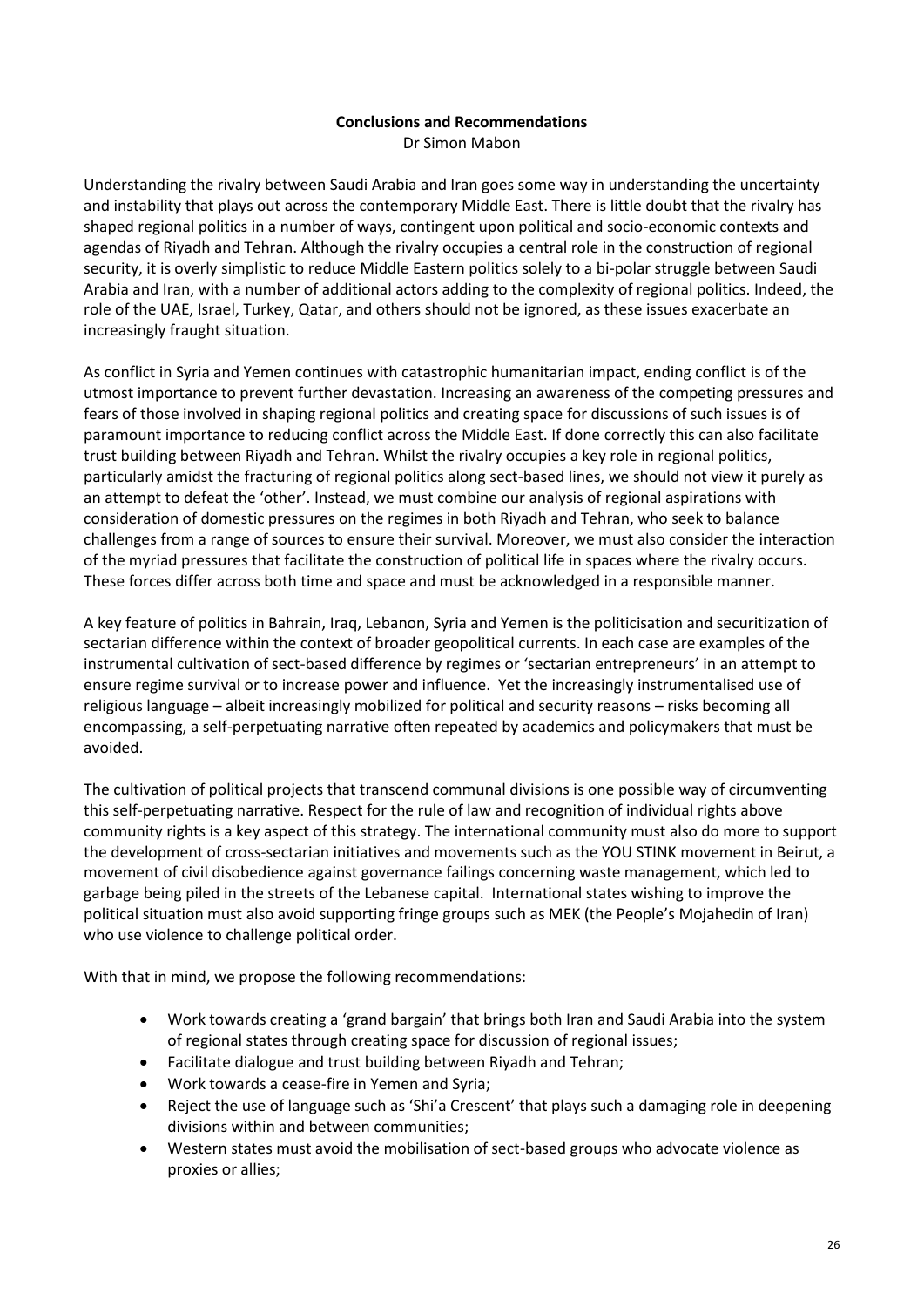- Encourage adherence to the rule of law and recognition of individual rather than community rights;
- Respect the development of political projects which cut across sectarian, ethnic and tribal cleavages such as those seen in Beirut and the YOU STINK movement;
- Advocate and support the development of interest-based political projects that cut across social cleavages.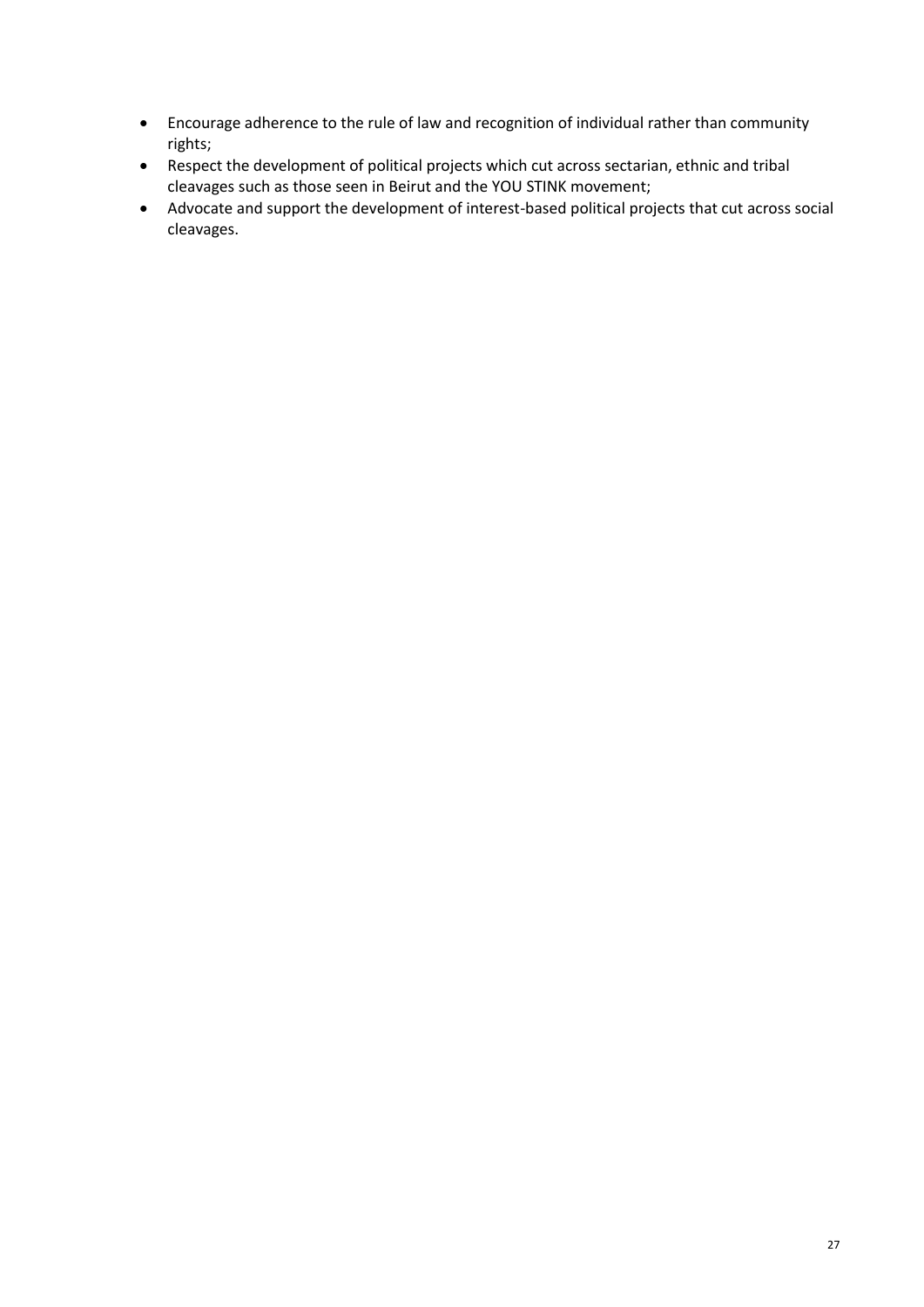#### **Acknowledgements**

This report is the first publication by *Sectarianism, Proxies and De-Sectarianisation* (SEPAD), a Carnegie Corporation funded project based at Lancaster University which seeks to understand the impact of the rivalry between Saudi Arabia and Iran on the contemporary Middle East.

SEPAD would like to thank Carnegie Corporation for funding the project and, in particular, Hillary Wiesner for her enthusiastic support. Simon would like to thank all those involved in SEPAD. In particular, those who gave their time to attend the launch event and to write pieces for this report, but also Morten Valbjorn for reviewing all of the contributions and Elias Ghazal, Ana Maria Kumarasamy and Samira Nasirzadeh for their continued support in the project as a whole.

Finally, Simon is incredibly grateful to Adam Hug and Gunel Khoo at The Foreign Policy Centre for their unwavering support of the project.

First published in November 2018 by The Foreign Policy Centre (FPC Think Tank Ltd)

www.fpc.org.uk info@fpc.org.uk

© FPC Think Tank Ltd 2018 All rights reserved

Disclaimer: The views expressed in this publication are those of the authors alone and do not represent the views of The Foreign Policy Centre, The Richardson Institute, Lancaster University or Carnegie Corporation.

Cover art by Clear Honest Design